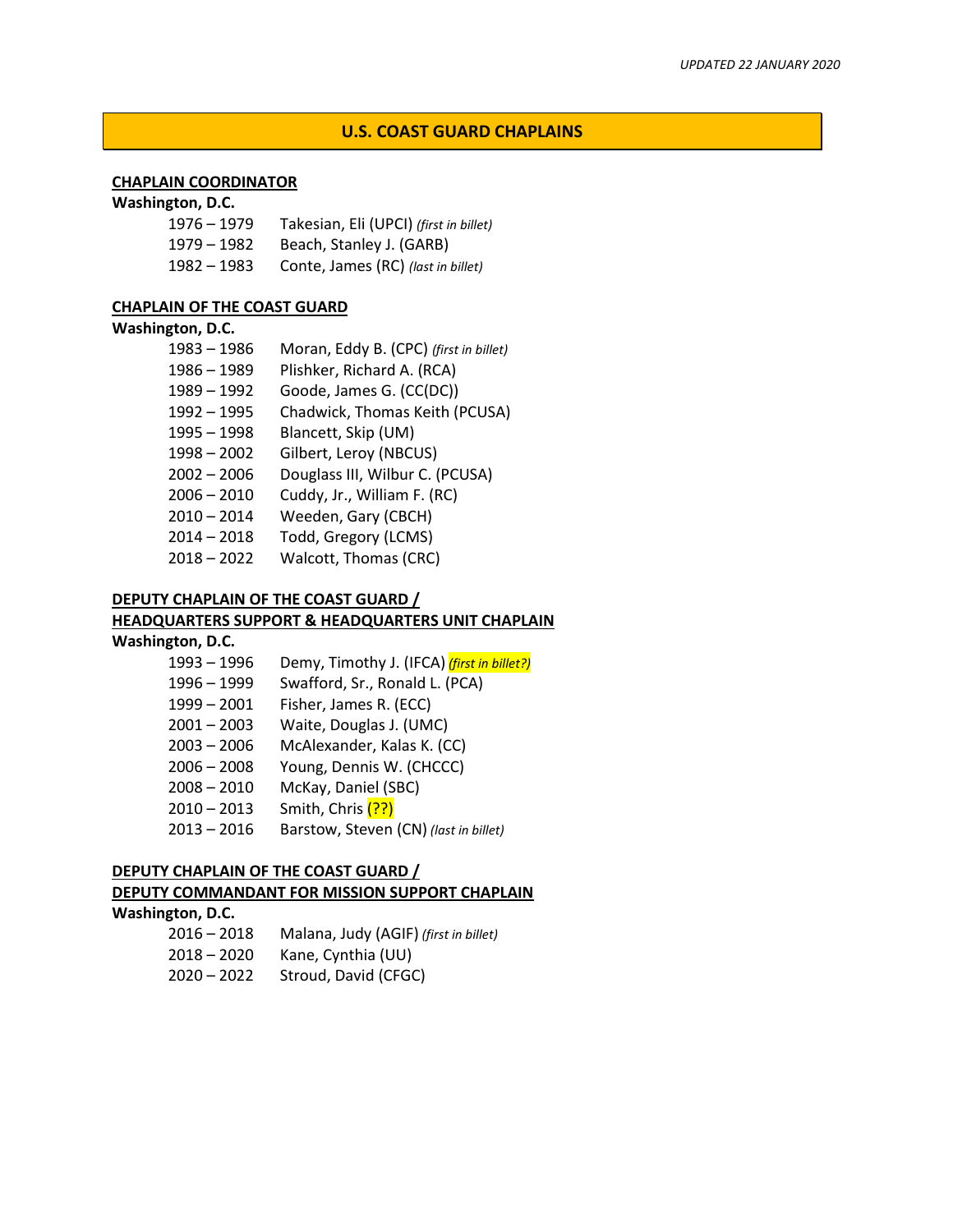### **COAST GUARD HEADQUARTERS RESERVE / RELIGIOUS SUPPORT OFFICER IN CHARGE**

# **Washington, D.C.**

| 1982 - 1984               | Griffith, John (??) (first in billet?) |
|---------------------------|----------------------------------------|
| 1984 - 1986               | Will, William A. (??)                  |
| $1986 - 1988$             | Goldstein, David S. (??)               |
| $1988 - 1991$             | Vucinovich, Albert P. (??)             |
| <mark>????</mark> – 1991  | Payne, Michael (??))                   |
| <u>????</u>               |                                        |
| $2004 - 2006$             | Crane, Barry (BGC/Converge)            |
| $2006 - 2008$             | Lee, Endel (SB)                        |
| $2008 - 2010$             | Bartell, Steven (LCMS)                 |
| $2010 - 2013$             | <u>????</u>                            |
| $2013 - 2015$             | House, Kim (??)                        |
| $2015 - 2017$             | Johnson, Washington (SDA)              |
| 2017 – 20 <mark>??</mark> | Pettigrew, Ronald (??)                 |
|                           |                                        |

### **COAST GUARD HEADQUARTERS & BASE NATIONAL CAPITAL REGION**

#### **Washington, D.C.**

| 2017 – 2020 | Alexander, Jonathan (BGC/Converge) (first in billet) |
|-------------|------------------------------------------------------|
| 2020 – 2023 | Hoyle, Andrew (FBFI)                                 |

## **COAST GUARD ACADEMY**

#### **New London, Connecticut**  $*$  Cor

| Lewis, Roy L. $(METH)^1$ (first in billet) |
|--------------------------------------------|
| Shrum, Reuben W. (EC)                      |
| Markle, George L. (PCUSA)                  |
| Stephens, Bart D. (METH)                   |
| Moore, John W. (PCUSA)                     |
| Stone, Albert E. (NB)                      |
| Hodgkins, Henry B. (EC)                    |
| Harp, Jr., Edward B. (RCA)                 |
| Markle, George L. (PCUSA)                  |
| Hewitt, Fendlon D. (SBC)                   |
| Hohenstein, Raymond C. (LCMS)              |
| Smith, Roderic Lee (PCUSA)                 |
| Kleckner, John M. (LC)                     |
| Ricard, Norman A. (RC)                     |
| Jones, Oliver W. (UMC)                     |
| O'Brien, Eugene C. (RC)                    |
| Walsh, Ronald J. (RC)                      |
| Casazza, David J. (RC)                     |
| Johnson, Paul A. (ECCA)                    |
| Smith, Vincent M. (RC)                     |
| Brink, Frederick W. (PCUSA)                |
| Ricard, Norman A. (RC)                     |
|                                            |

See note 1 IRT correct listings…

 $\overline{a}$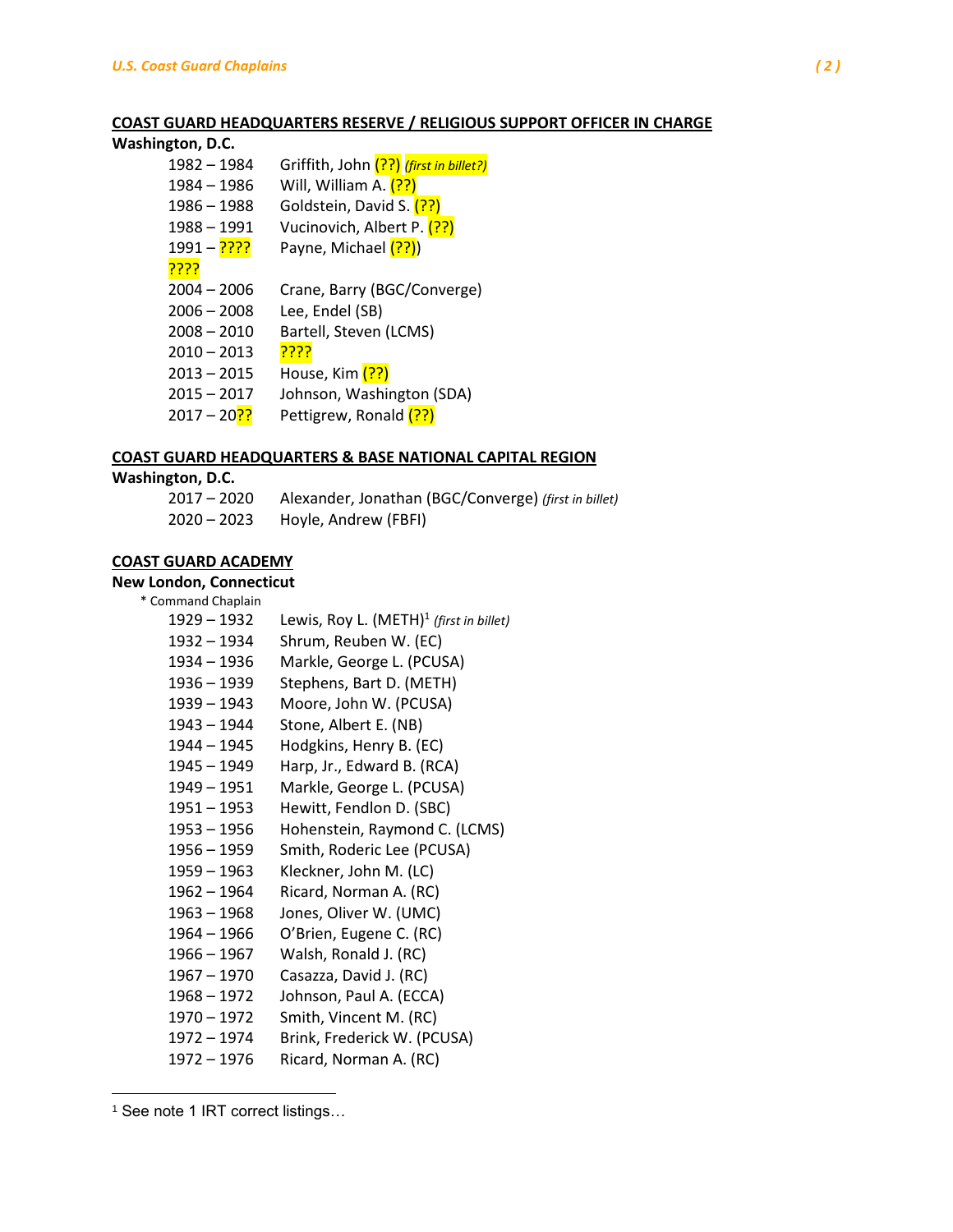| 1974 - 1977   | Miller, Harry R. (PCUSA)                          |
|---------------|---------------------------------------------------|
| 1976 - 1980   | Keefe, Lawrence F. (RC)                           |
| 1977 - 1982   | Saeger, Jr., Alfred R. (LCMS)                     |
| 1980 - 1983   | Bevins, John J. (RC)                              |
| 1982 - 1985   | Running, Paul H. (ELCA)                           |
| 1983 - 1986   | Mattie, Richard M. (RC)                           |
| 1985 - 1987   | Borden, Robert S. (PCUSA)                         |
| 1986 – 1987   | Keefe, Lawrence F. (RC)                           |
| 1987 - 1988   | Libera, Angelo J. (RC)                            |
| 1987 - 1989   | Teske, Paul N. E. (LCMS)                          |
| 1988 - 1990   | McCoy, Charles J. (RC)                            |
| 1989 - 1993   | Phillips, Robert J. (UMC)                         |
| 1990 - 1993   | Kemper, John E. (RC)                              |
| 1993 - 1995   | Gilbert, Leroy (NBCUS)                            |
| 1993 - 1996   | Simpson, Brian L. (RC)                            |
| 1995 - 1998   | Weimer, R. O. Bill (PCUSA)                        |
| 1996 - 1998   | Cuddy, William F. (RC)                            |
| 1996 - 1998   | Graham, Karis K. (LC)                             |
| $1998 - 2000$ | Dillon, William P. (RC)                           |
| $1998 - 2001$ | Anderson, Kim M. (CG)                             |
| 1999 - 2001   | Garcia, Luis F. (SDA)                             |
| $2000 - 2003$ | Murphy, Thomas E. (RC)                            |
| $2001 - 2004$ | McGuire, Debra E. (SBC)*                          |
| $2001 - 2004$ | Haley, Brian J. C. (CN)                           |
| 2003 – 2006   | Rock, Stephen B. (RC)                             |
| $2004 - 2005$ | Jumper, Mark A. (PCUSA)*                          |
| $2004 - 2007$ | Bowden, Jennifer D. (UMC)                         |
| 2006 - 2009   | Ianucci, Thomas A. (RC)                           |
| 2006 - 2008   | Weeden, Gary P. (CBCH)*                           |
| $2007 - 2008$ | Lantz, Diana A. (PCUSA)                           |
| $2008 - 2011$ | Fauntleroy, William "Kyle" (CC(DC))*              |
| $2008 - 2011$ | Kleppe, Lori L. (LC)                              |
| $2009 - 2012$ | Mode, Daniel (RC)                                 |
| $2011 - 2013$ | Finch, Bryan K. (SBC)*                            |
| $2011 - 2013$ | Allen, Casie L. (AME)                             |
| $2012 - 2016$ | Shuley, Keith J. (RC)                             |
| $2013 - 2016$ | Dickens, John "Van" (UMC)*                        |
| $2013 - 2016$ | Skelton, Takana (Non-Denominational/Pentacostal)  |
| $2016 - 2017$ | Roe, Richard (Chaplaincy of Full Gospel Churches) |
| 2016-2018     | Parisi, Michael (RC)*                             |
| 2016 - 2019   | Monya Stubbs (AME)                                |
| $2018 - 2020$ | Shuley, Keith (RC)                                |
| $2018 - 2021$ | Rupe, Ryan (LCM)*                                 |
| $2019 - 2022$ | Cain, Kimberly (COGIC)                            |
| $2020 - 2023$ |                                                   |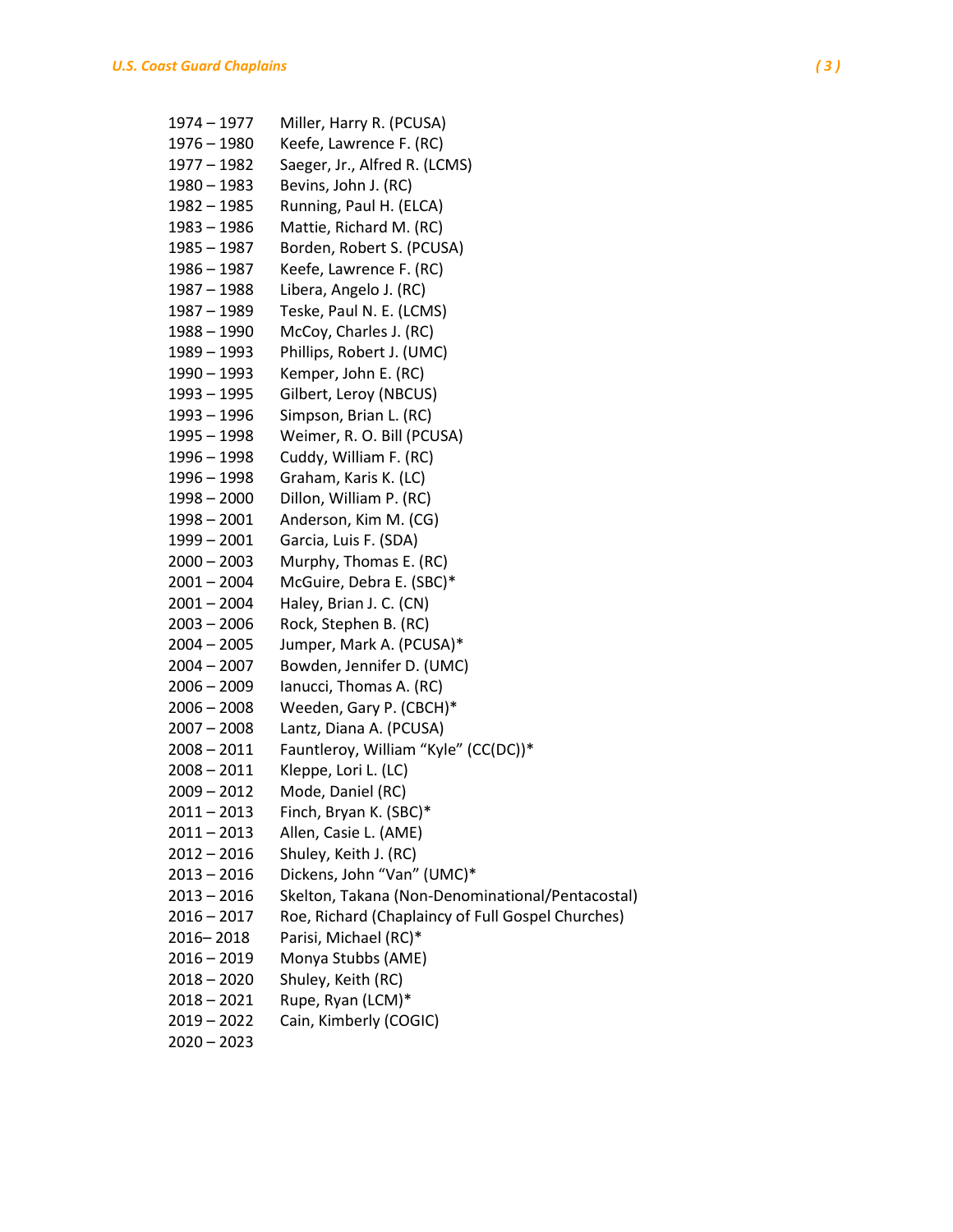## **MERCHANT MARINE ACADEMY**

# **Kings Point, New York**

| * Command Chaplain |                                                                                    |
|--------------------|------------------------------------------------------------------------------------|
| $1943 - 1948$      | Madden, L. W. (RC) (first in billet?)                                              |
| $1943 - 1958$      | Harpole, R. O. (??) (first in billet?)                                             |
| 1946               | Kenealy, W. J. (RC)                                                                |
| $1948 - 1960$      | McKenna, J. T. (RC)                                                                |
| $1956 - 1957$      | Gehring, Frederick (??)                                                            |
| $1958 - 1962$      | Danielsen, J. M. (??)                                                              |
| $1960 - 1961$      | Sullivan, Mark (RC)                                                                |
| $1961 - 1963$      | Morrill, Giles (??)                                                                |
| $1962 - 1965$      | Hershberger, George (??)                                                           |
| $1963 - 1965$      | Laurenzano, Roch (RC)                                                              |
| $1965 - 1967$      | Bradley, Paul (RC)                                                                 |
| $1965 - 1968$      | Willson, William (??)                                                              |
| $1967 - 1969$      | Gendron, Anthony (RC)                                                              |
| $1968 - 1972$      | Kingsley, Jr., Donald (??)                                                         |
| $1969 - 1972$      | Walsh, Ronald (RC)                                                                 |
| $1973 - 1976$      | McMorrow, James (RC)                                                               |
| $1972 - 1973$      | Romano, Joseph (RC)                                                                |
| $1972 - 1974$      | Zeller, Dwight (??)                                                                |
| $1974 - 1977$      | DeRuiter, Peter (??)                                                               |
| $1976 - 1979$      | Newton, John (RC)                                                                  |
| $1977 - 1980$      | Perdew, James (??)                                                                 |
| 1979 - 1982        | Antos, Paul (RC)                                                                   |
| $1980 - 1983$      | Mack, W. B. (??)                                                                   |
| $1982 - 1985$      | McCoy, Charles J. (RC)                                                             |
| $1983 - 1985$      | Fletcher, Richard (??)                                                             |
| $1985 - 1987$      | Alloway, Joseph Y. (??)                                                            |
| $1985 - 1988$      | Bevins, John J. (RC)                                                               |
| $1987 - 1990$      | Ware, Nathan M. (??)                                                               |
| $1988 - 1990$      | Pepera, Alfred I. (RC)                                                             |
| $1990 - 1993$      | Bennett, Christopher P. (??)                                                       |
| 1990 - 1994        | Leone, James M. (RC)                                                               |
| 1993 - 1996        | Allen, Allen C. (??)                                                               |
| 1994 - 1998        | Yagesh, Richard C. (RC)                                                            |
| 1996 – 1998        | Newhouse, Leonard A. (??)                                                          |
| $1998 - 2002$      | Ramsey, Ira E. <mark>(??)</mark>                                                   |
| $1998 - 2003$      | Lindblad, Karl A. (RC) (last in USCG-affiliated billet; USCG left the DOT in 2002) |
| $2002 - 2005$      | Pusateri, Richard (??) (last in USCG-affiliated billet; USCG left the DOT in 2002) |
|                    |                                                                                    |

# **TRAINING AND SUPPLY CENTER (post WWII)**

# **Alameda, California**

| 1946 – 1948 | Tuxbury, Vernon W. (BAP-N) (first in billet?) |
|-------------|-----------------------------------------------|
| 1948 – 1949 | Below, Ralph W. (BAP-S)                       |
| 1949 – 1950 | Sharp, David A., Jr. (CONG)                   |
| 1950 – 1951 | Noce, William S. (PENT)                       |
| 1951 – 1952 | Harden, Jesse D. (DISC)                       |
|             |                                               |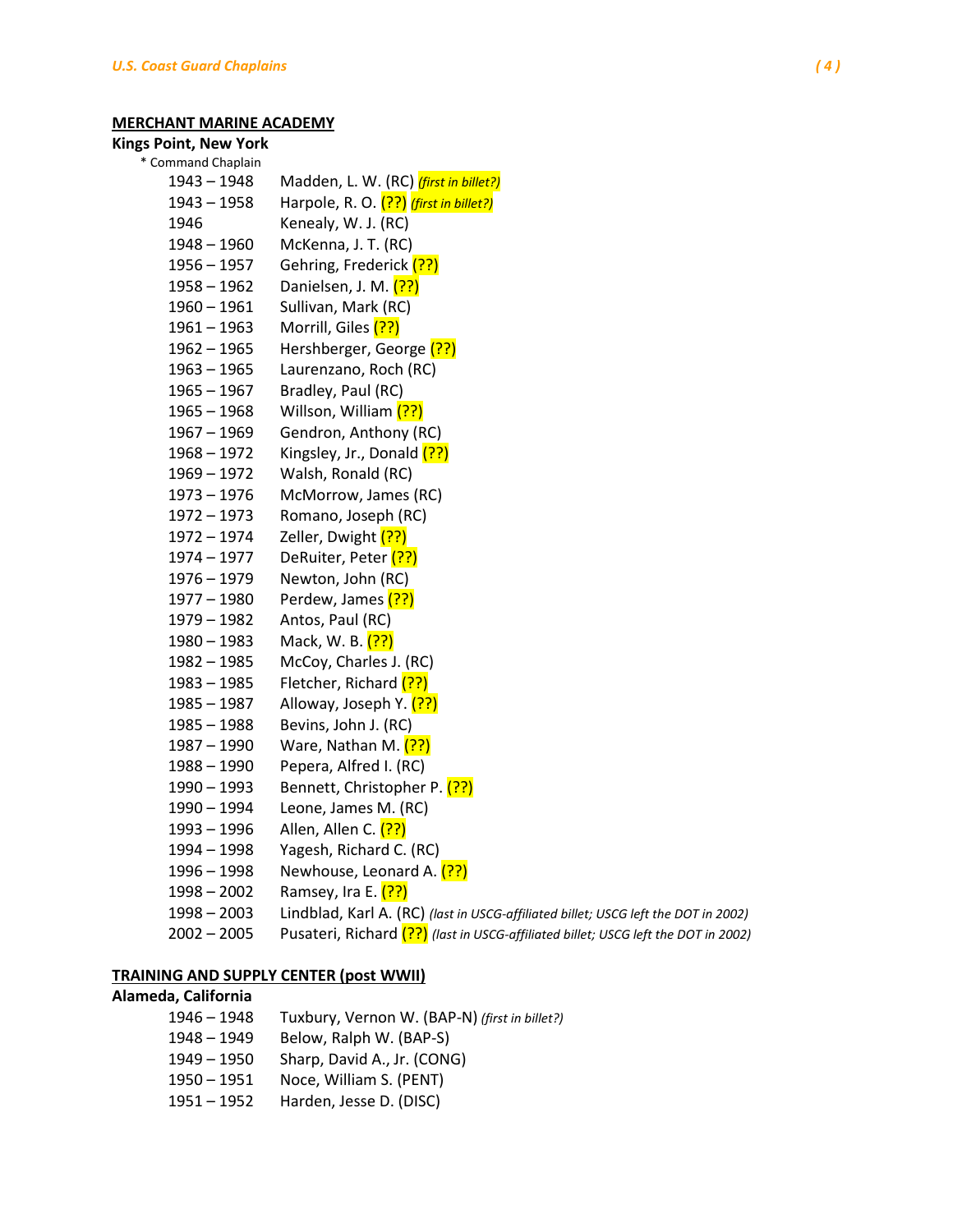| 1952 – 1954   | Derr, Edward C. (BAP-S)                  |
|---------------|------------------------------------------|
| 1954 – 1956   | Walters, Ralph H. (PCUSA)                |
| 1956 – 1957   | Vitz, Robert H. (EVAN & REF)             |
| $1957 - 1959$ | Johnson, Warren H. (PCUSA)               |
| 1959 – 1962   | Lindquist, Loren M. (PENT)               |
| 1960 - 1962   | Moore, John T. (RC)                      |
| $1962 - 1965$ | McGovern, Francis W. (RC)                |
| $1962 - 1965$ | Riley, George B. (EUB)                   |
| $1965 - 1966$ | Derengowski, Casimir A. (RC)             |
| $1965 - 1967$ | Burr, Beryl L. (BAP-A)                   |
| 1966 - 1968   | Mignone, John C. (RC)                    |
| 1967 – 1968   | Harris, Donald B. (PENT)                 |
| $1968 - 1970$ | Coughlin, Connall R. (RC)                |
| 1968 – 1970   | Van Frank, Charles P., Jr. (SBC)         |
| $1970 - 1972$ | McHale, John J. (RC)                     |
| 1970 - 1972   | MacCullagh, Richard E. (UCC)             |
| 1972 - 1973   | McPartlin, Michael P. (RC)               |
| $1972 - 1975$ | Gragun, G.J. (SBC)                       |
| 1973 – 1975   | Ebarb, Walter E. (RC)                    |
| 1975 - 1978   | Hedwall, Ronald L. (LC)                  |
| $1975 - 1978$ | Baldwin, John F. (RC)                    |
| $1978 - 1980$ | Pokladowski, Gregory S. (RC)             |
| 1978 - 1981   | Mayou, Robert L. (UMC)                   |
| 1980 - 1981   | Gibson, William M. (RC)                  |
| 1981 – 1982   | Baldwin, John F. (RC) (last in billet)   |
| $1981 - 1982$ | Baker, Marvin D. (KYMF) (last in billet) |

# **TRAINING CENTER (post WWII)**

# **Groton, Connecticut**

\* Command Chaplain

| Spinney, William J. (RC) (first in billet) |
|--------------------------------------------|
| Burke, Thomas J. (RC)                      |
| Dunleavey, Thomas P. (RC)                  |
| D'Angelo, Samuel E. (RC)                   |
| Ward, Thomas P. (RC)                       |
| Nolan, William F. (RC)                     |
| Quirk, John M. (RC)                        |
| Forsyth, William J. (LC)                   |
| Burns, John J. (RC)                        |
| McGrath, James K. (RC)                     |
| Martin, George L. (UMC)                    |
| Mattiello, Lucian C. (RC)                  |
| Gibson, William M. (RC)                    |
| Menco, John F. (RC)                        |
| Rennie, William A. (UMC)                   |
| Shine, Raymond M. (RC)                     |
| Loughman, Kenneth M. (RC) (last in billet) |
| Rugg, Charles W. (GARB) (last in billet)   |
|                                            |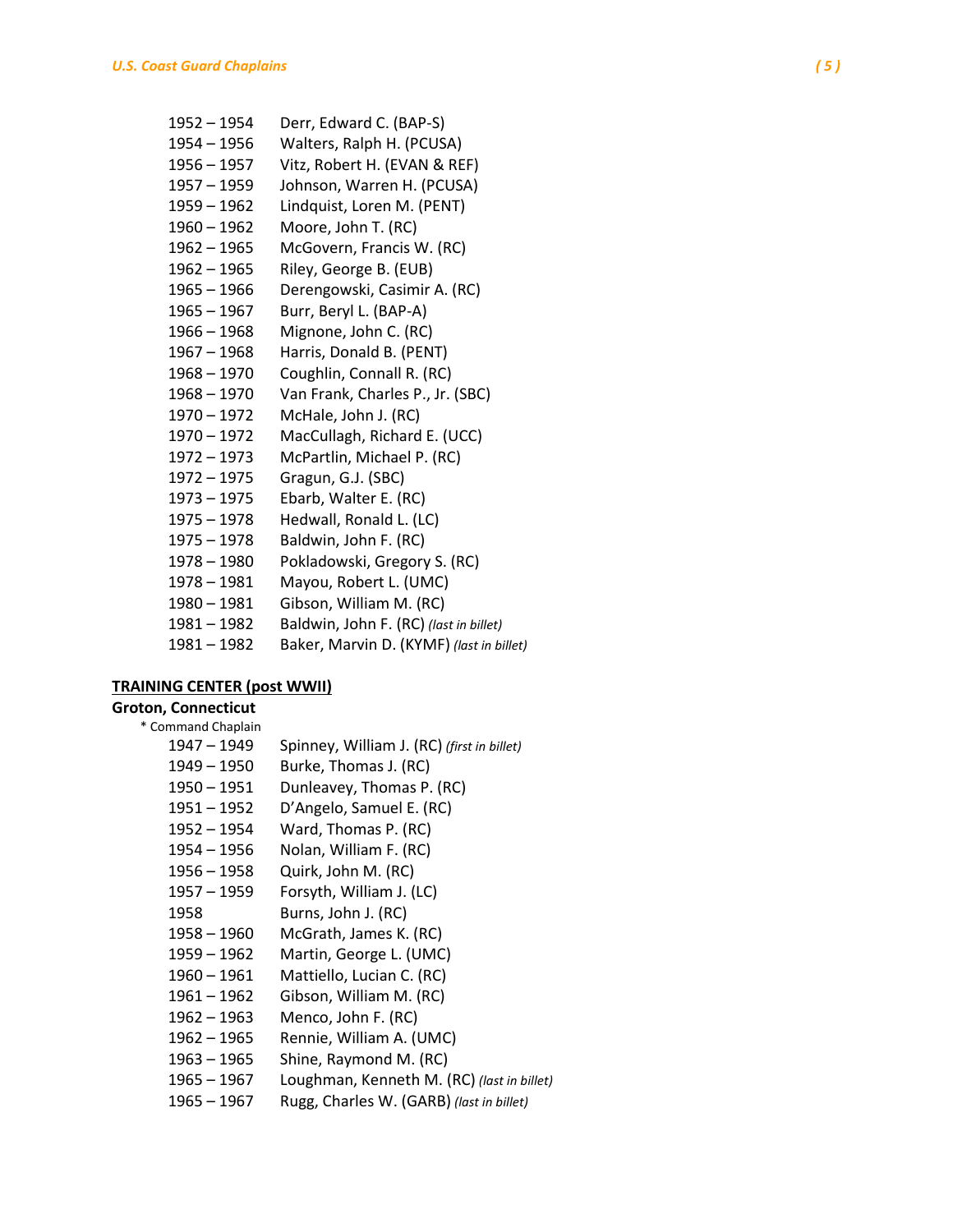# **TRAINING STATION**

#### **Mayport, Florida**

| * Command Chaplain |                                             |
|--------------------|---------------------------------------------|
| $1946 - 1949$      | Reeves, George P. (CONG) (first in billet?) |
| 1947 - 1948        | McPherson, John B. (PCUSA)                  |
| 1948               | Snelbaker, James K. (EUB) (last in billet)  |
|                    |                                             |

# **TRAINING CENTER CAPE MAY**

### **Cape May, New Jersey**

| * Command Chaplain |                                                     |
|--------------------|-----------------------------------------------------|
| $1948 - 1950$      | Snelbaker, James K. (EUB) <i>(first in billet?)</i> |
| $1950 - 1952$      | Ritcher, Thomas J. (LC)                             |
| $1952 - 1954$      | Theobald, Donald K. (PCUSA)                         |
| $1954 - 1956$      | Prckett, Albert D. (SBC)                            |
| $1956 - 1959$      | Dimino, Joseph T. (RC)                              |
| $1956 - 1959$      | Thomas, George E. (UMC)                             |
| 1959 - 1960        | Grabowshi, John (RC)                                |
| $1959 - 1963$      | Sodt, William G. (LC)                               |
| $1960 - 1962$      | Maritato, Victor J. (RC)                            |
| $1962 - 1964$      | Bertulio, Caesar J. (RC)                            |
| $1963 - 1964$      | Cohil, John W. (PCUSA)                              |
| $1964 - 1966$      | Ford, Thaine E. (BAPC)                              |
| $1964 - 1966$      | Muccilli, Sebastion L. (RC)                         |
| $1966 - 1968$      | Magor, Warren F. (UPCI)                             |
| $1966 - 1968$      | Scanlon, John J. (RC)                               |
| $1968 - 1970$      | Kuzawa, Edward S. (RC)                              |
| $1968 - 1971$      | Schwartz, Walter J. (AB)                            |
| 1970 - 1971        | Mattiello, Lucian C. (RC)                           |
| 1971 - 1972        | Bareiss, Richard E. (CB)                            |
| 1971 - 1973        | Sostrich, John L. (RC)                              |
| $1972 - 1975$      | Westland, Orille A. (CGGC)                          |
| $1973 - 1976$      | Macho, George S. (RC)                               |
| $1975 - 1978$      | Craycraft, John D. (CHCCC)                          |
| $1976 - 1978$      | McDermott, Thomas J. (RC)                           |
| $1978 - 1980$      | McMorrow, James E. (RC)                             |
| $1978 - 1981$      | Marsden, Thomas C. (RCA)                            |
| 1980               | Frates, Joseph F. (RC)                              |
| $1981 - 1984$      | Dando, George W. (UPCI)                             |
| 1981 - 1984        | Drake, Carl E. (RC)                                 |
| $1984 - 1985$      | Brown, Mark W. (EC)                                 |
| $1984 - 1987$      | Maiorana, John (RC)                                 |
| $1985 - 1987$      | Hulsey, Stephen A. (SBC)                            |
| $1987 - 1990$      | Kemper, John E. (RC)                                |
| $1987 - 1991$      | Gischel, Ronald A. (SBC)                            |
| $1990 - 92/3$      | Dieckhaus, Anthony W. (RC)                          |
| 1991 - 1994        | Ellis, James (GARB)                                 |
| $1992/3 - 96$      | Soto, Charlie (RC)                                  |
|                    |                                                     |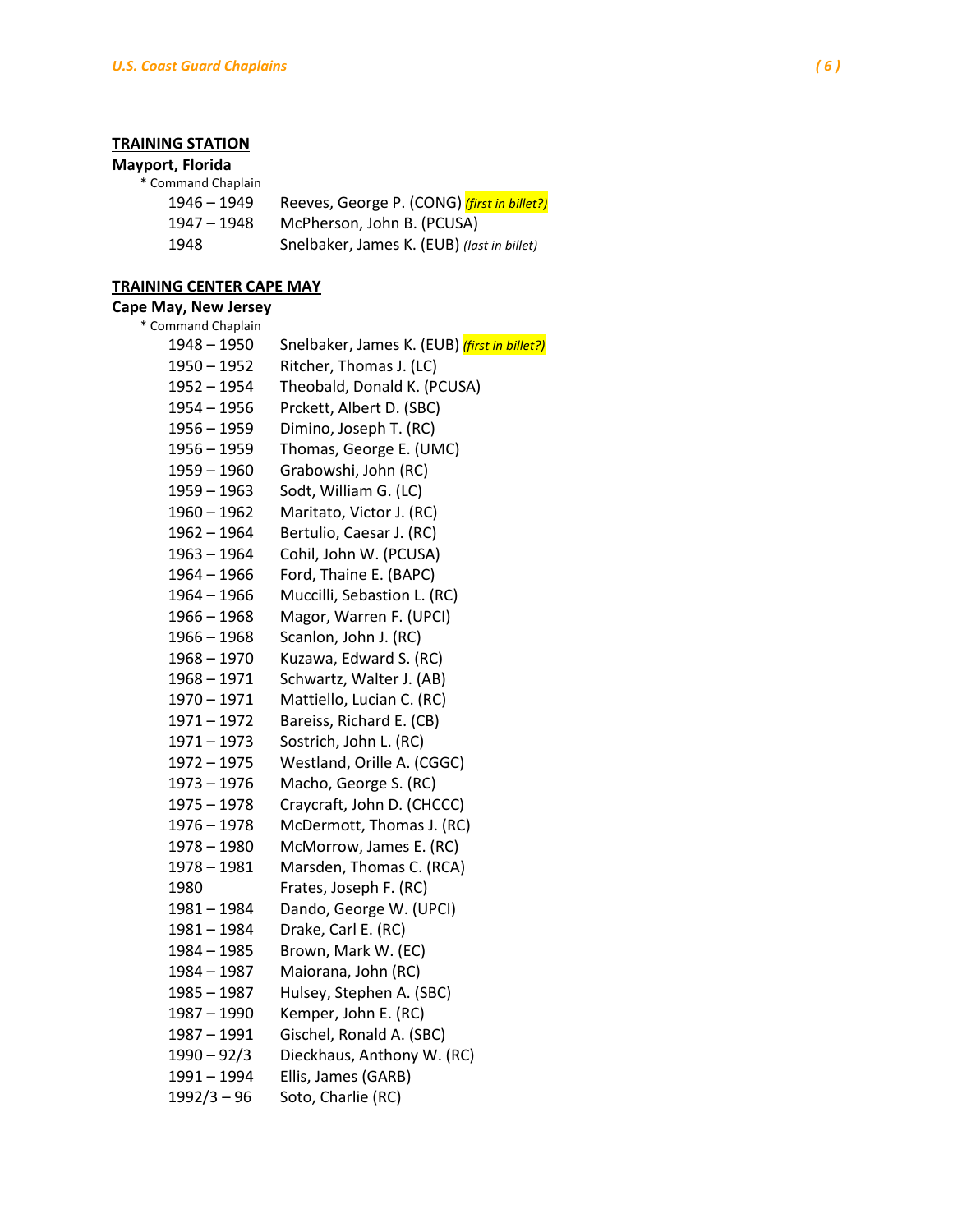| 1994 - 1998   | Craddock, Ronald D. (CBF) |
|---------------|---------------------------|
| 1997 - 2001   | Welch, Bernard (RC)       |
| 1998 - 2001   | Ross, Derek (PCUSA)       |
| 2001-2004     | Taylor, Atticus (AME)     |
| $2001 - 2005$ | Farretti, Sam J. (RC)     |
| $2004 - 2007$ | Gillen, Yolanda (CME)     |
| $2005 - 2008$ | Coffey, Joseph L. (RC)    |
| 2007 - 2010   | Barry, Carla (ECA)        |
| $2008 - 2011$ | Barrett, Miles J. (RC)    |
| $2011 - 2014$ | Fronk, Christopher (??)   |
| 2014-2017     | Eamon, McGraw (PCA)       |
| $2015 - 2018$ | Brown, Shaun (RC)*        |
| $2016 - 2019$ | Whitfield, Ryan (ECA)     |
| $2018 - 2021$ | Fisher, Stephen (PCA)*    |
| 2019 - 2022   | Barakeh, Imad (RC)        |
|               |                           |

# **TRAINING CENTER YORKTOWN**

#### **Yorktown, Virginia**

| $1968 - 1970$ | Moritz, Jerry D. (GARB) (first in billet?)                      |
|---------------|-----------------------------------------------------------------|
| 1970 - 1972   | Roberts, Edward A. (RC)                                         |
| 1972 - 1973   | Miller, Robert J. (RC)                                          |
| 1973 - 1975   | Dagnoli, Albert J. (RC)                                         |
| $1975 - 1978$ | Milosek, William J. (RC)                                        |
| 1978 - 1980   | O'Shea, Gerald D. (RC)                                          |
| 1980 - 1982   | Ricard, Normand A. (RC)                                         |
| 1982 - 1984   | Peters, Aaron S. (RC)                                           |
| 1984 - 1985   | Navarria, Anthony (RC)                                          |
| 1985 - 1987   | Hummer, George B. (UMC)                                         |
| 1987 - 1990   | Kingwood, Bennie L. (PNBC)                                      |
| 1990 - 1992   | Tundel, Phlip C. (ELCA)                                         |
| 1992 - 1995   | Gibson, David L. (CGCT)                                         |
| 1994 - 1997   | Mulkenin, Terrance J. (RC)                                      |
| 1995 - 1997   | Farris, Mark E. (Prot)                                          |
| $1997 - 2000$ | East, Walter (SBC)                                              |
| 1997 –1999    | Guarnieri, Lee (RC)                                             |
| 1999 - 2002   | Finley, James (RC)                                              |
| $2000 - 2003$ | Finch, Brian (SBC)                                              |
| $2002 - 2005$ | Mcinnis, Victor E. (Anglican; Episcopal Diocese of Mississippi) |
| $2002 - 2005$ | Boyle, Dennis P. (RC)                                           |
| $2005 - 2008$ | Goodbow, James A. (Presbyterian)                                |
| $2005 - 2008$ | Lindblad, Karl A. (RC)                                          |
| $2006 - 2009$ | Augustin, Jeffrey (IFCA)                                        |
| $2009 - 2011$ | Masterson, David (??)                                           |
| $2012 - 2014$ | Eastman, John (??)                                              |
| $2014 - 2017$ | Moore, Jeffrey (??)                                             |
| $2017 - 2019$ | Hess, Robert (NAE)                                              |
| $2019 - 2023$ | Peterson, David (ECA)                                           |
|               |                                                                 |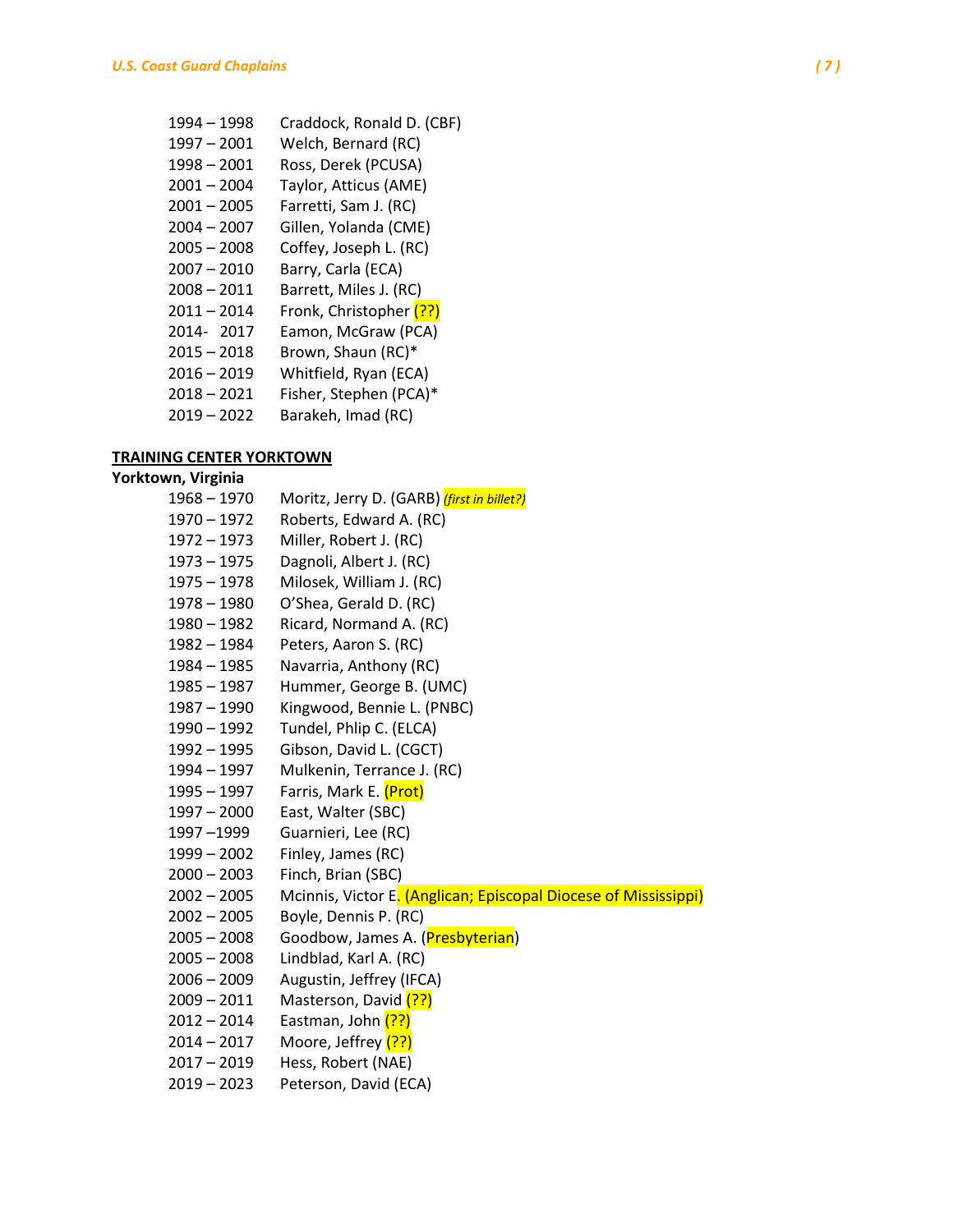#### **TRAINING CENTER PETALUMA**

### **Petaluma, California**

# \* Command Chaplain

 – 1974 Ferraro, Joseph A. (RC) *(first in dual billet)* – 1975 Leonard, Merrill C. (SBC) *(first in dual billet)* – 1976 Erpelding, Edward E. (RC) – 1978 Patrick, William L. (AGIF) – 1976 Griffin, Devin W. (RC) – 1981 Holland, Killian T. (RC) – 1981 Marsh, Ernest G. (CC(DC)) – 1983 Epperson, Ralph S. (SBC) – 1983 Hines, Joseph W. (RC) – 1986 Sellers, Larry G. (ICFG) – 1987 Barsch, Robert I. (RC) – 1988 Gantt, James D. (SBC) – 1990 O'Neill, John J. (RC) – 1991 Juckiness-Kemerer, Lyn C. (PCUSA) – 1992 Maxwell, Bruce C. (RC) – 1997 Jerge, Donald W. (SBC) – 1995 Holloway, David L. (RC) – 1998 Ingram, James A. (RC) – 2000 Milne, Jeffrey S. (CMA) – 2001 Shuley, Keith J. (RC) – 2003 Biadog, Jr., Manuel A. (SBC) – 2004 Steed, Richard (RC) – 2006 Schwabauer, Dave (PCUSA) – 2008 Hoke, John (RC) *(last chaplain in billet, billet switched to 2nd Protestant chaplain)* – 2010 Church, Robert (UMC) – 2011 Smothers, Richard (BAPC) – 2013 Stougard, Steven (Foursquare) *(last dual chaplain billet; billet switched to 1 chaplain)* – 2013 Mason, Scott P. (Nazarene) *(last dual chaplain billet; billet switched to 1 chaplain)* – 2017 Seo, Timothy M. (PCUSA) – 2020 Lim, Kevan Q. (SDA)

### **ATLANTIC AREA / DISTRICT 5**

#### **Portsmouth, Virginia**

– 1997 Holcomb, Jr., Norman (METH) *(first in billet?)* – 2002 Douglass, Wilbur (PCUSA) – 2005 Ross, Derek K. (PW) – 2007 Marshall, Robert (WC) *(last in billet)*

### **ATLANTIC AREA (OPCOM)**

#### **Portsmouth, Virginia**

| 2008 – 2010   | Weeden, Gary (CBCH) (first in billet) |
|---------------|---------------------------------------|
| 2010 - 2015   | Young, Dennis (CHCCC)                 |
| 2015 - 2017   | Walcott, Tom (CRC)                    |
| $2017 - 2020$ | Boyle, Bruce (BGC/Converge)           |
| $2020 - 20??$ | Stewart, Clifford (??)                |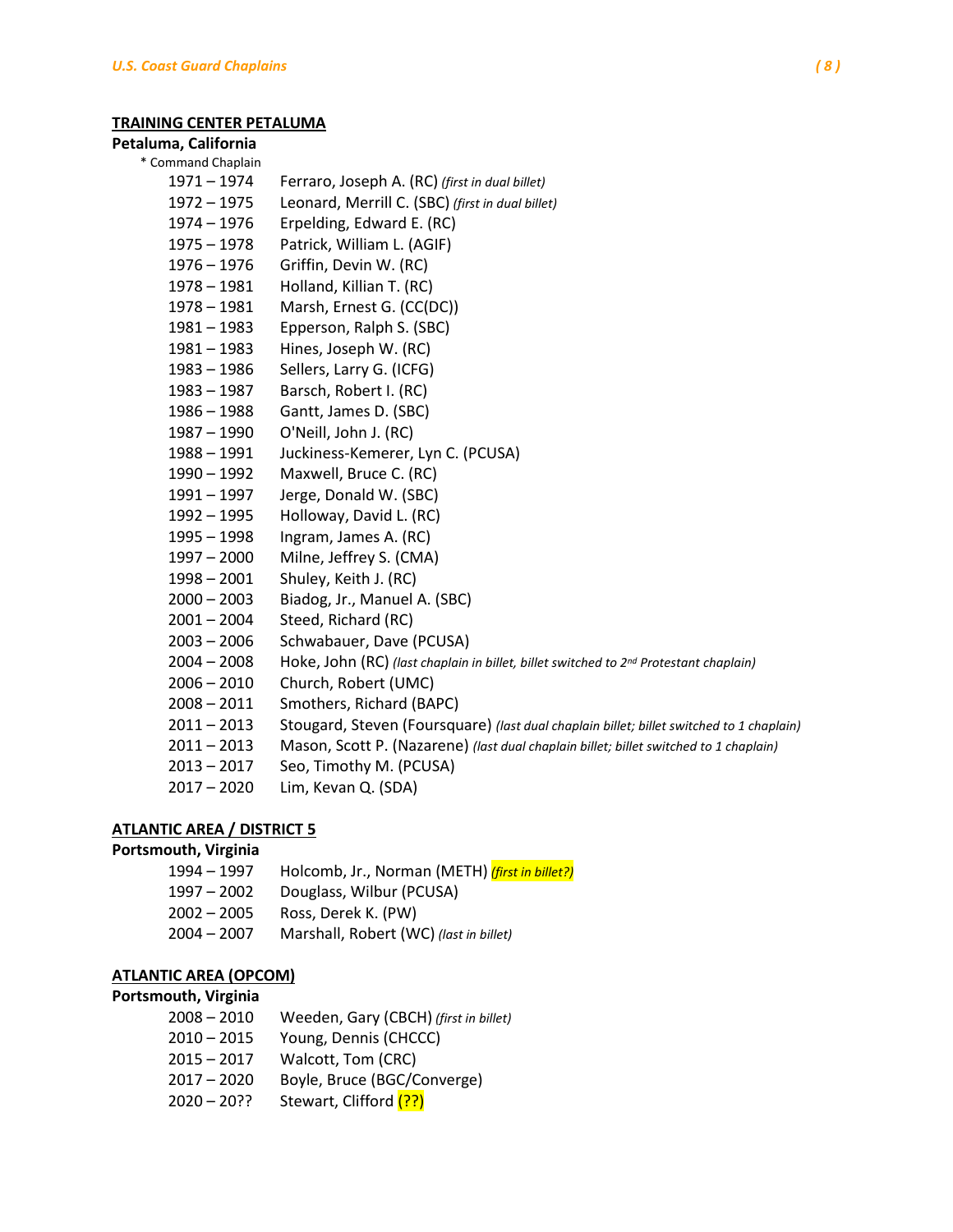#### **ATLANTIC AREA RESERVE / RELIGIOUS SUPPORT EXECUTIVE OFFICER**

#### **Portsmouth, Virginia**

| $20$ ?? – 2010               | Everett, Thomas (SBC)     |
|------------------------------|---------------------------|
| $2010 - 20$ ?                | Gayton, John (RC)         |
| $20$ ?? – 20 <mark>??</mark> | [2013, 2015] Gorman, Sean |
| <u>קקקק</u>                  |                           |

### **DISTRICT 1**

### **Boston, Massachusetts**

| 1997 - 1998   | Holland, Bud (first in billet) |
|---------------|--------------------------------|
| $1998 - 2002$ | Yuille, Thomasina              |
| $2002 - 2006$ | Demy, Tim                      |
| $2006 - 2009$ | Bedford, Kevin J.              |
| $2009 - 2012$ | Smith, Jonathan (NBCUS)        |
| $2012 - 2015$ | Stallryan, Jamie (??)          |
| $2015 - 2017$ | Stuart, Clifford (??)          |
| $2017 - 2020$ | Shirk, David (BGC/Converge)    |

### **DISTRICT 1 RESERVE**

## **Boston, Massachusetts**

| 2007 – 20 <mark>??</mark>               | Farrar, Ernest (UMC)    |
|-----------------------------------------|-------------------------|
| 20 <mark>??</mark> – 20 <mark>??</mark> | [2015] Cricchio, Santo  |
| $20$ ?? - 2019                          | Adam Erwin (UPC)        |
| $2019 - 20$ ?                           | Benjamin Garris (PCUSA) |

### **SECTOR NORTHERN NEW ENGLAND**

#### **Portland, Maine**

| $2010 - 2012$ | Kane, Cynthia (UU) (first in billet) |
|---------------|--------------------------------------|
| $2012 - 2015$ | Griggs, Michael (??)                 |
| $2015 - 2018$ | Simonsen, Mark (LDS)                 |
| $2018 - 2021$ | Downey, David (BAP)                  |

#### **SECTOR SOUTHERN NEW ENGLAND/BASE CAPE COD/AIR STATION CAPE COD**

#### **Cape Cod, Massachusetts**

- 1980 1983 Pearcy, David L. (LCMS) *(first in billet?)*
- 1983 1984 Fountain, David B. (ABC)
- 1984 1987 Horne, Lawrence R., Jr. (UMC)
- 1987 1990 Chadwick, Thomas K. (PCUSA)
- 1990 1992 Clark, Lee S. (LCMS)
- 1992 1995 Lindblad, Karl A. (RC)
- 1996 1999 <mark>????</mark>
- 1999 2002 Boyle, Dennis
- 2002 2005 Finley, James (RC)
- 20<sup>?</sup>? 2003 Brown, Ron
- 2003 2006 Wilmot, Alan (Anglican)
- 2007 2010 Niemeyer, Patrick (EFCA) *(first in billet)*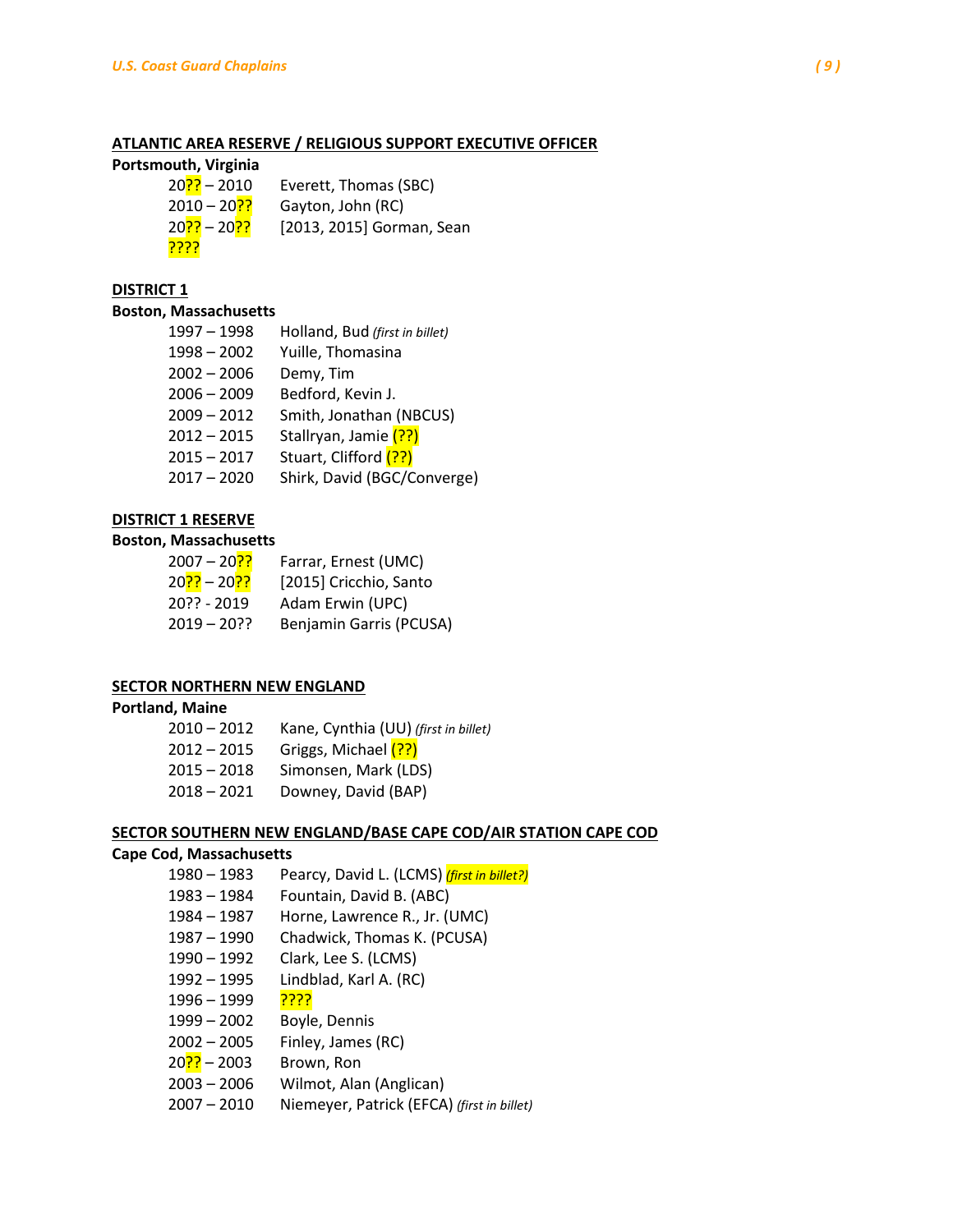| $2010 - 2013$ | Bowden, Jennifer (UM)                                               |
|---------------|---------------------------------------------------------------------|
| 2013 – 2016   | Mills. Robert (SDA)                                                 |
| 2016 – 2019   | Drayton, Matthew (Conservative Congregational Christian Conference) |
| 2019 – 2022   | Everts, Ethan (COG Pentecostal)                                     |

# **COAST GUARD SUPPORT CENTER**

# **Governors Island, New York, New York**

| * Command Chaplain |                                                     |
|--------------------|-----------------------------------------------------|
| 1966               | Meehan, Canon J. (RC) (first in billet?)            |
| 1966 - 1968        | Hardman, Samuel R. (PENT) <i>(first in billet?)</i> |
| $1966 - 1968$      | Franklin, Robert C. (RC)                            |
| $1966 - 1968$      | Rugg, Charles, W. (GARB) (first in billet?)         |
| $1967 - 1968$      | Bergeur, John P. X. (RC)                            |
| $1968 - 1969$      | Cusack, Joseph P. (RC)                              |
| $1968 - 1970$      | Detrick, Wayne N. (UMC)                             |
| $1969 - 1970$      | Crist, Richard A. (PENT)                            |
| 1969 - 1971        | Fay, John P. (RC)                                   |
| 1970 - 1973        | Harrison, Robert M. (UMC)                           |
| 1970 - 1972        | Tumblin, William E. (SBC)                           |
| $1970 - 1972$      | Rbinson, Don L. (PENT)                              |
| $1971 - 1972$      | Graven, John P. (RC)                                |
| 1972               | Taylor, Gerard W. (RC)                              |
| 1972 - 1974        | Mattie, Richard M. (RC)                             |
| $1972 - 1975$      | Sellers, Larry G. (ICFSG)                           |
| $1972 - 1976$      | Walker, John F. (PENT)                              |
| 1973               | Schwartz, Walter J. (AB)                            |
| 1973 - 1975        | Baez, Samuel (UPCI)                                 |
| $1974 - 1977$      | Pilarski, Peter R. (RC)                             |
| $1975 - 1977$      | Fullilove, Raymond W. (SBC)                         |
| $1976 - 1979$      | Takesian, Eli (UPCI)                                |
| $1976 - 1978$      | Rupp, Lloyd G. (PENT)                               |
| 1977 - 1979        | Wilson, Barby E. (CFGC)                             |
| $1977 - 1980$      | Reese, Donald B. (RC)                               |
| $1978 - 1981$      | Broughton, William R. (PENT)                        |
| 1979 - 1982        | Beach, Stanley J. (GARB)                            |
| 1979 - 1981        | Miller, Glenn I. (UMC)                              |
| $1980 - 1983$      | Fitzgerald, John B. (RC)                            |
| 1981 – 1984        | Young, Christopher B. (PENT)                        |
| 1981 - 1983        | Ladmirault, Ralph A. (ABC)                          |
| $1982 - 1985$      | Conte, James W. (RC)                                |
| 1983 - 1985        | Deppenbrock, Bonnie L. (UPCI)                       |
| 1983 – 1986        | McMahon, Edward J. (RC)                             |
| 1984 - 1986        | Cook, Terry W. (SBC)                                |
| 1985 - 1986        | Cram, Norman L., Jr. (EC)                           |
| 1985 - 1987        | Arnold, Ralph W., Jr. (PHC)                         |
| 1986 - 1987        | Brewer, James P. (RC)                               |
| 1986 - 1988        | Harris, Donald B. (EC)                              |
| 1986 - 1989        | Nickols, James P. (ELCA)                            |
|                    |                                                     |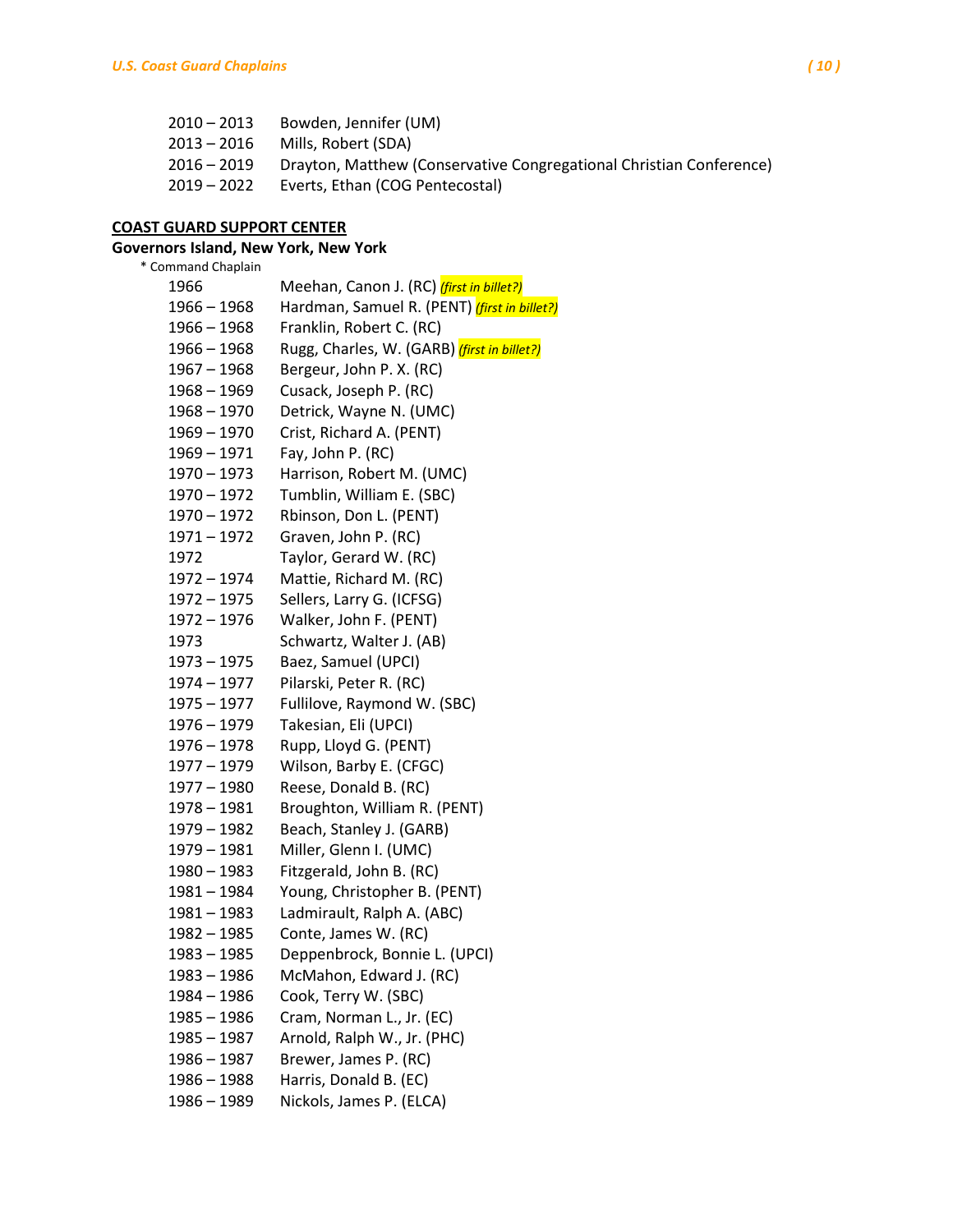| 1987 – 1989              | Booton, Kenneth V. (PB)            |
|--------------------------|------------------------------------|
| 1987 - 1989              | Manning, Robert J. (RC)            |
| 1988 - 1990              | Calaway, Bernie L. (SBC)           |
| 1989 - 1990              | Wilson, Theodore D. (NBCA)         |
| 1989 - 1992              | Brogan, Leo T. (RC)                |
| 1990 - 1991              | Edwards, Theodore W., Jr. (EC)     |
| 1990 - 1991              | Read, Gordon A. (CC(DC))           |
| 1991 - 1992              | Prescott, William (EC)             |
| 1991 - 1993              | Inman, Richard (SBC)               |
| 1992 - 1994              | Brogan, Hugh T. (RC)               |
| <mark>????</mark> – 1993 | Freiberg, Bob                      |
| <mark>????</mark> – 1993 |                                    |
| 1995 - 1996              | Welch, Bernard (last in billet)    |
| 1996 – <mark>????</mark> | Baker, Alan (SBC) (last in billet) |
|                          |                                    |

# **SECTOR NEW YORK**

## **Staten Island, New York**

| $1996 - 1999$ | Baker, Alan "Blues" (SBC) (first in billet) |
|---------------|---------------------------------------------|
| $1999 - 2002$ | Todd, Gregory (LC)                          |
| $2002 - 2005$ | Craig, Michael (PCUSA)                      |
| $2005 - 2008$ | Hall, Michael (SBC)                         |
| $2008 - 2011$ | Rozanek, David (CC(DC))                     |
| $2011 - 2014$ | Gardner, Travis (??)                        |
| $2014 - 2017$ | Jones, Clayton (??)                         |
| $2017 - 2020$ | Sears, John (PCUSA)                         |
|               |                                             |

### **DISTRICT 5**

# **Portsmouth, Virginia**

| $2008 - 2011$ | Goodbow, James A. (PCUSA) (first in billet, previously part of LANTAREA billet) |
|---------------|---------------------------------------------------------------------------------|
| $2011 - 2014$ | Moore, Timothy (??)                                                             |
| $2014 - 20$ ? | Bass, Edward (??)                                                               |
| $2014 - 2017$ | Prince, Matthew (LCMS)                                                          |
| $2017 - 2020$ | Malmstrom. Richard (LCMS)                                                       |
|               |                                                                                 |

# **DISTRICT 5 RESERVE**

# **Portsmouth, Virginia**

| 2007 – 20 <mark>??</mark>               | Eddinger, Terry W. (CBF) (first in billet, previously part of LANTAREA billet) |
|-----------------------------------------|--------------------------------------------------------------------------------|
| <u>קקקק</u>                             |                                                                                |
| 20 <mark>??</mark> – 20 <mark>??</mark> | [2015] Rochester, Jason (??)                                                   |
| 20 <mark>??</mark> – 20 <mark>??</mark> | [2015] Neitzke, Ron $(??)$ $\rightarrow$ DET LANT                              |

### **COAST GUARD YARD/SECTOR MARYLAND—NATIONAL CAPITAL REGION**

# **Baltimore, Maryland**

| $1997 - 2000$ | Dickens, Van (??) (first in billet?) |
|---------------|--------------------------------------|
| $2000 - 2003$ | Lee, Stephen (UMC)                   |
| $2003 - 2006$ | Tomlinson, Michael L. (SDA)          |
| $2006 - 2009$ | Jacobson, Brian (CGCT)               |
| $2009 - 2012$ | Ulven, Jason (ECC)                   |
|               |                                      |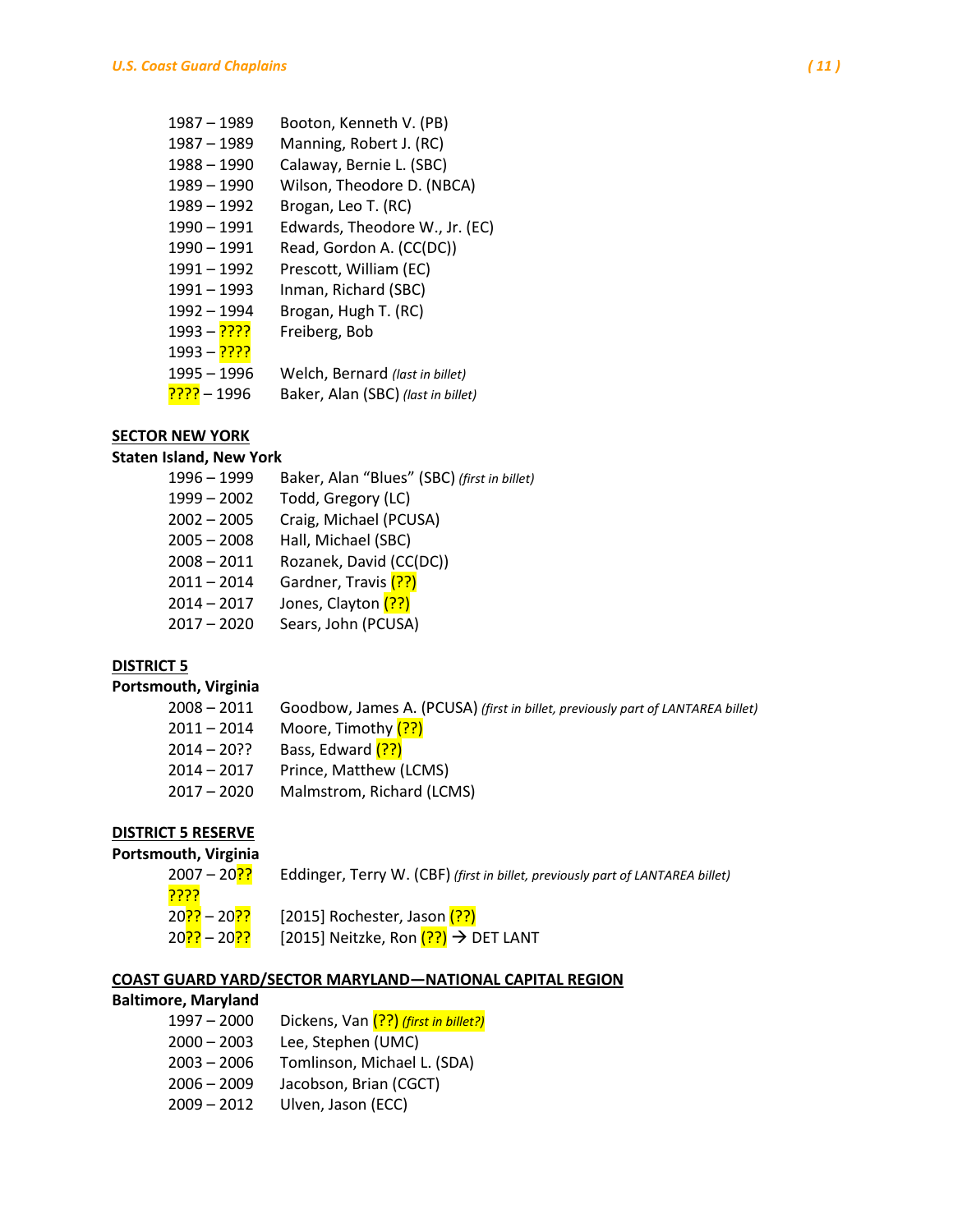| $2012 - 2015$ | Norton, Kevin (??)                       |
|---------------|------------------------------------------|
| 2015 – 2018   | Fowler, Todd <mark>(??)</mark>           |
|               | 2018 - 2021 Kennedy, Michael Shaun (SBC) |

### **COAST GUARD SUPPORT CENTER/BASE ELIZABETH CITY**

# **Elizabeth City, North Carolina** – 1943 Reuter, Joseph A. (RC) *(first in billet?)* – 1944 Quinn, James A. (RC) – 1945 McGovern, Edward J. (RC) – 1945 Durishin, John F. (RC) – 1945 Busby, Austin J. (RC) <mark>?????</mark> – 1987 Bradley, Martha E. (CME) – 1989 Watson, Thomas R. (SBC) – 1992 Duncan, James C. (UMC) 1992 – <sup>????</sup> Adair, Robert H. (SBC) – 1995 Carter, Jr., John K. (ABC) – 1997 Blaine, William R. (AGIF) – 2001 Andraeas, Alan L. (CEC) – 2004 Mitchell, Thomas G. – 2007 Heckathorne, Robin S. (UCC) – 2010 Tanis, Mark (ELCA) 2010 – 2013 Rochester, Jason H. (??) – 2016 Mabus, John (ACNA) – 2019 Shepard, Matthew D. (SBC) – 2022 Lanclos, Steven (ACNA)

## **AIR STATION ELIZABETH CITY**  $\rightarrow$  moved to Base Elizabeth City

### **Elizabeth City, North Carolina**

| 1980 - 1982        | Hall, Michael T. (SBC) (first in billet) |
|--------------------|------------------------------------------|
| 1982 - 1984        | Collins, Dennis L. (SBC)                 |
| $1984 - 1987$      | Matousch, Joseph R. (AAL)                |
| 1987 - 1990        | Keith, Lawrence B. (SBC)                 |
| $1990 - 1993$      | DeMarco, Gregory R. (SBC)                |
| <u>קקקק</u>        |                                          |
| <u>???? – ????</u> | (last in billet)                         |

## **DISTRICT 7**

# **Miami, Florida**

| $1983 - 1986$ | Ottaviano, Daniel H. (PCUSA) (first in billet) |
|---------------|------------------------------------------------|
| $1986 - 1989$ | Dickerson, Jerry L. (SBC)                      |
| 1989 - 1992   | Klappert, Thomas G. (IFCA)                     |
| $1992 - 1995$ | Weibling, James M. (SBC)                       |
| $1995 - 1997$ | <mark>????</mark>                              |
| $1997 - 2001$ | Jumper, Mark A. (EPC)                          |
| $2001 - 2004$ | Greenslit, Lawrence P. (PCUSA)                 |
| $2004 - 2005$ | Ellis, Jim (GARB)                              |
| $2005 - 2006$ | Young, Dennis W. (CHCCC)                       |
|               |                                                |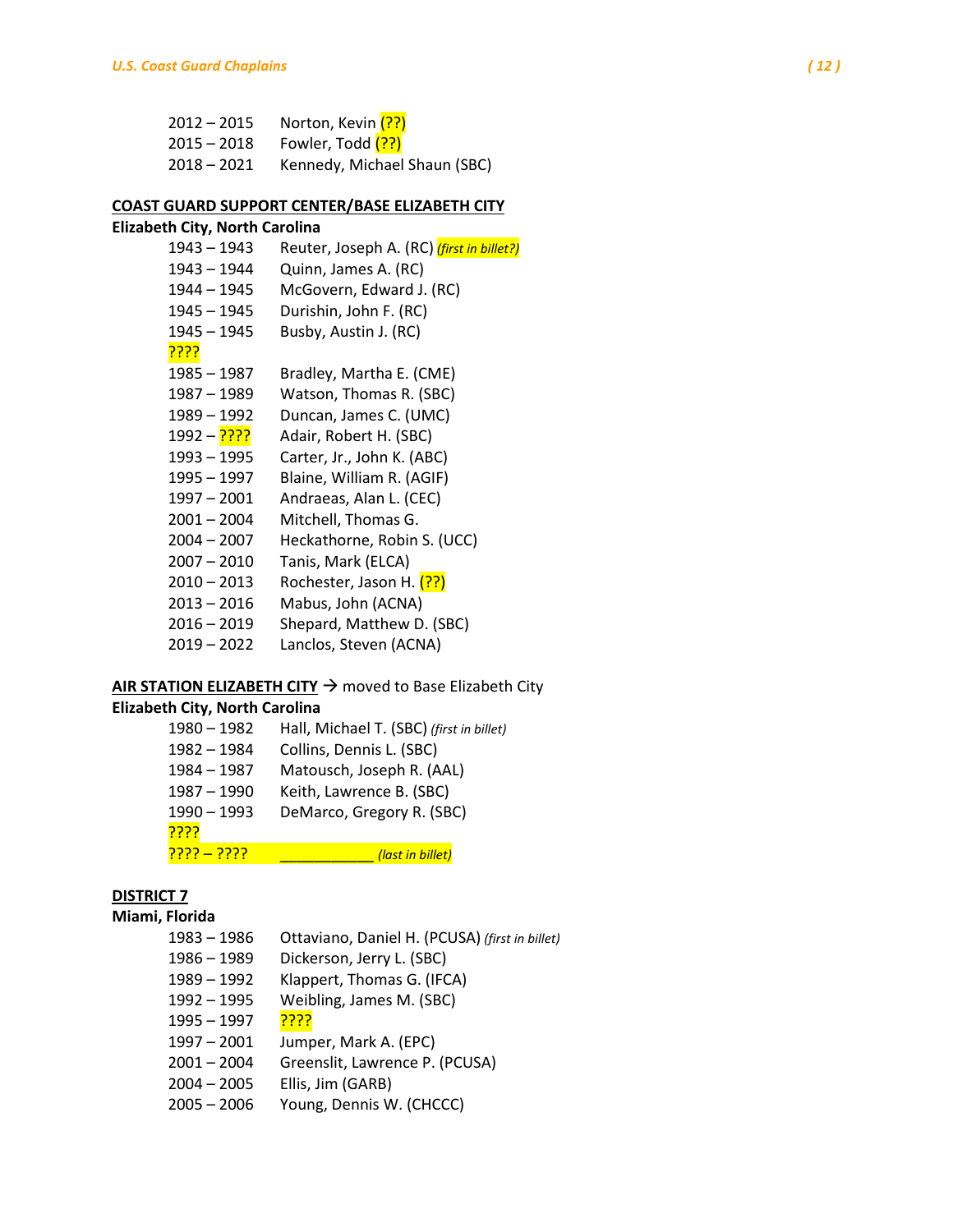| $2006 - 2009$ | Goodwin, Melody H. (CGC)   |
|---------------|----------------------------|
| $2009 - 2012$ | Thornton, Loften C. (AGIF) |
| $2012 - 2015$ | Walcott, Tom (CRC)         |
| $2015 - 2018$ | Rodriguez, Santiago (SDA)  |
| $2018 - 2021$ | Cameron, Alan (ECA)        |
|               |                            |

### **DISTRICT 7 RESERVE**

### **Miami, Florida**

| <u> ???? – ????</u>                     | Heatherington, Bob (SB) (first in billet?) |
|-----------------------------------------|--------------------------------------------|
| <u> ???? – ????</u>                     | Pecaro, Bernie (EC)                        |
| 2008 – 20 <mark>??</mark>               | Robinson, Darryl W. (PNBC)                 |
| <u>קקקק</u>                             |                                            |
| 20 <mark>??</mark> – 20 <mark>??</mark> | [2013, 2015] Grace, Douglas (??)           |

#### **SECTOR MIAMI / MARITIME PATROL FORCES**

#### **Miami, Florida**

2019 – 2022 Moffett, Haley (??) *(first in billet)*

### **SECTOR CHARLESTON**

### **Charleston, South Carolina**

| $1995 - 1998$ | Fanning, Ted (ACC) (first in billet) |
|---------------|--------------------------------------|
| $1999 - 2002$ | Vrieland, Doug (CRCNA)               |
| $2002 - 2005$ | Dowling, Dorman Curt                 |
| $2006 - 2009$ | Lussi, Emory C. (SBC)                |
| $2009 - 2012$ | Bezy, Bernard (SBC)                  |
| $2012 - 2015$ | Driskell, Len (??)                   |
| $2015 - 2018$ | Williams, Patrick "Rick" (SBC)       |
| $2018 - 2021$ | Spear, Bradley (SBC)                 |

#### **SECTOR CHARLESTON RESERVE**

#### **Charleston, South Carolina**

| <u> ???? – ????</u> | Mills, Ladson        |
|---------------------|----------------------|
| <u>???? – ????</u>  | Butler, David        |
| <u> ???? – ????</u> | Finn, Patrick        |
| <u> ???? – ????</u> | Harrison, Edward     |
| $2017 - 2019$       | Smith, Arnold "Greg" |

#### **SECTOR SAINT PETERSBURG**

### **St. Petersburg, Florida**

- 1997 2001 Stephens, Dan (CBAA) *(first in billet?)*
- 2001 2005 Rosa, Peter H.
- 2005 2008 Summerlin, Raymond (SBC)
- 2008 2011 Durham, Jerry (AGIF)
- 2011 2014 DeSousa, Cristiano (??)
- 2014 2017 Brant, Larry (SBC)
- 2017 2020 Long, Trenten (FBFI)

### **SECTOR KEY WEST**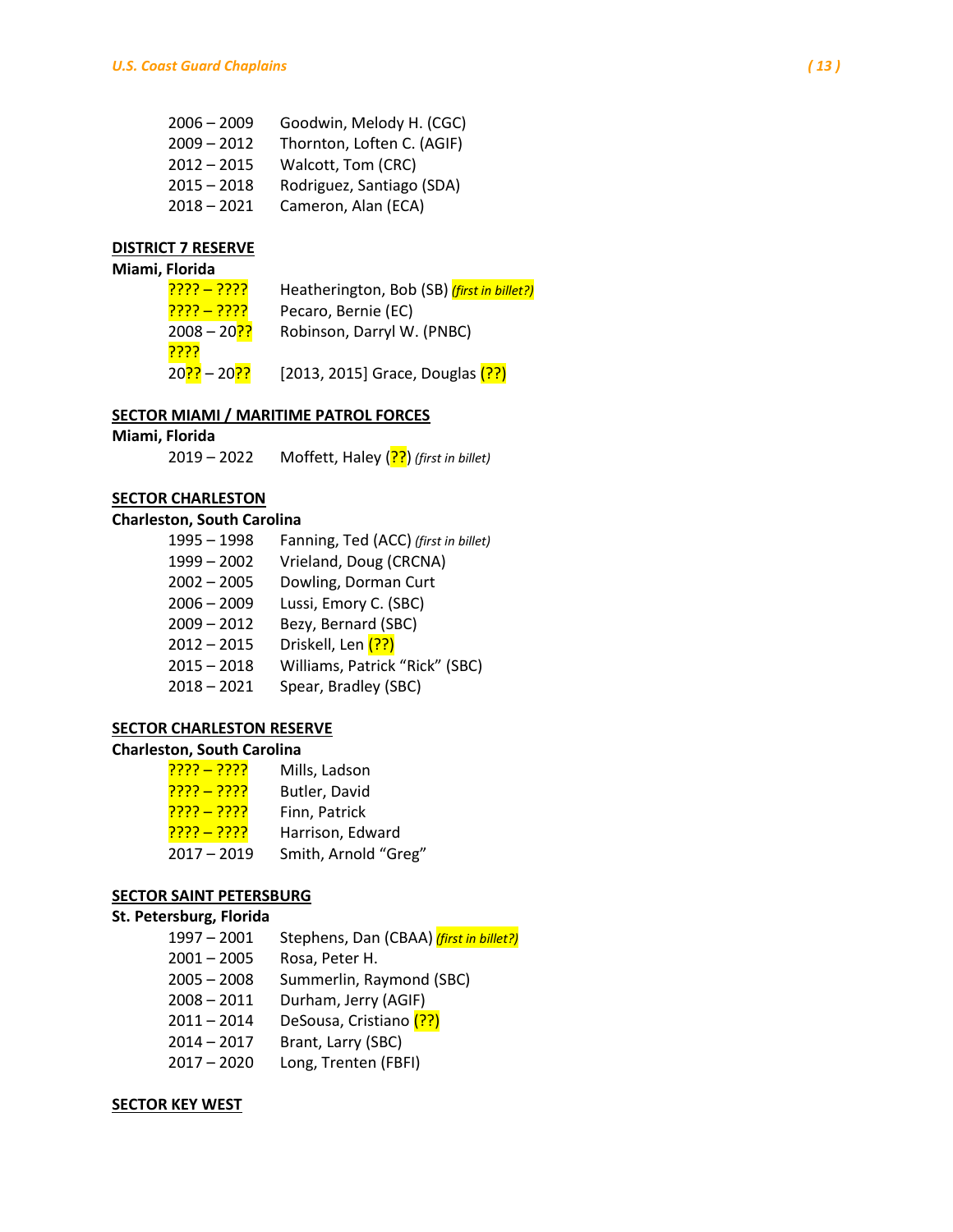# **Key West, Florida**

| 2009 - 2012   | Grace, Douglas (AG) (first in billet) |
|---------------|---------------------------------------|
| 2012 - 2015   | Dietz, Peter (PCUSA)                  |
| $2015 - 2017$ | Dart, Jason (LCMS)                    |
| $2017 - 2019$ | Henson, Derek (AG)                    |
| $2019 - 2022$ | Frana, Joseph (UMC)                   |
|               |                                       |

## **SECTOR SAN JUAN**

## **San Juan, Puerto Rico**

| 1997 - 1999   | Nese, William (RC) (first in billet?) |
|---------------|---------------------------------------|
| $1999 - 2001$ | Mudd, David (RC)                      |
| $2001 - 2004$ | Hall, Thomas P. (RC)                  |
| $2004 - 2007$ | Geinzer, John A. (RC)                 |
| $2007 - 2009$ | Bargola, Cerino (RC)                  |
| $2009 - 2011$ | Salamoni, Vincent (RC)                |
| $2011 - 2013$ | Michaelis, Kurt (SBC)                 |
| $2013 - 2016$ | Williams, Marlin (??)                 |
| $2016 - 2019$ | Craig, Barrett (SB)                   |
| $2019 - 2022$ | Rivera, Daniel (WCICC)                |

# **AIR STATION BORINQUEN**

# **Aguadilla, Puerto Rico**

| 1987 - 1989   | Shamburger, Douglas M. (AELC)           |
|---------------|-----------------------------------------|
| 1989 - 1991   | Villanueva, Felix C. (CC[DC])           |
| 1991 - 1994   | Weaver, Bryan (??)                      |
| 1994 - 1998   | Garcia, Luis (SDA)                      |
| $1998 - 2001$ | Felder, Gerald (CGGC)                   |
| $2001 - 2004$ | Andraeas, Alan (??)                     |
| $2004 - 2006$ | Knach, Theodore H. (??)                 |
| $2006 - 2008$ | Johnson, James A. (??)                  |
| $2008 - 2010$ | Cameron, Alan (ECA)                     |
| $2010 - 2013$ | Velthuis, Steven (PCUSA)                |
| $2013 - 2016$ | Rice, Nathan (CSC)                      |
| $2016 - 2019$ | Muñiz Valle, Francisco (LBF)            |
| $2019 - 2021$ | Curty, James (CON - Church of Nazarene) |
|               |                                         |

# **DISTRICT 8**

# **New Orleans, Louisiana**

| <mark>???? – ????</mark> | McAlexander, Kalas (CC) (first in billet?) |
|--------------------------|--------------------------------------------|
| 2003 – <mark>????</mark> | Brown, <mark>???? (??)</mark>              |
| $2003 - 2006$            | Morton, Joel Scott (??)                    |
| $2006 - 2009$            | Webber, Thomas (IFCA)                      |
| $2009 - 2012$            | White, Timothy (ELCA)                      |
| $2012 - 2015$            | Hall, Michael (??)                         |
| $2015 - 2017$            | Stennett, Darren (??)                      |
| $2017 - 2020$            | Christensen, Lynn (LCMS)                   |
| $2020 - 2023$            | Bowden, Jennifer (UM)                      |
|                          |                                            |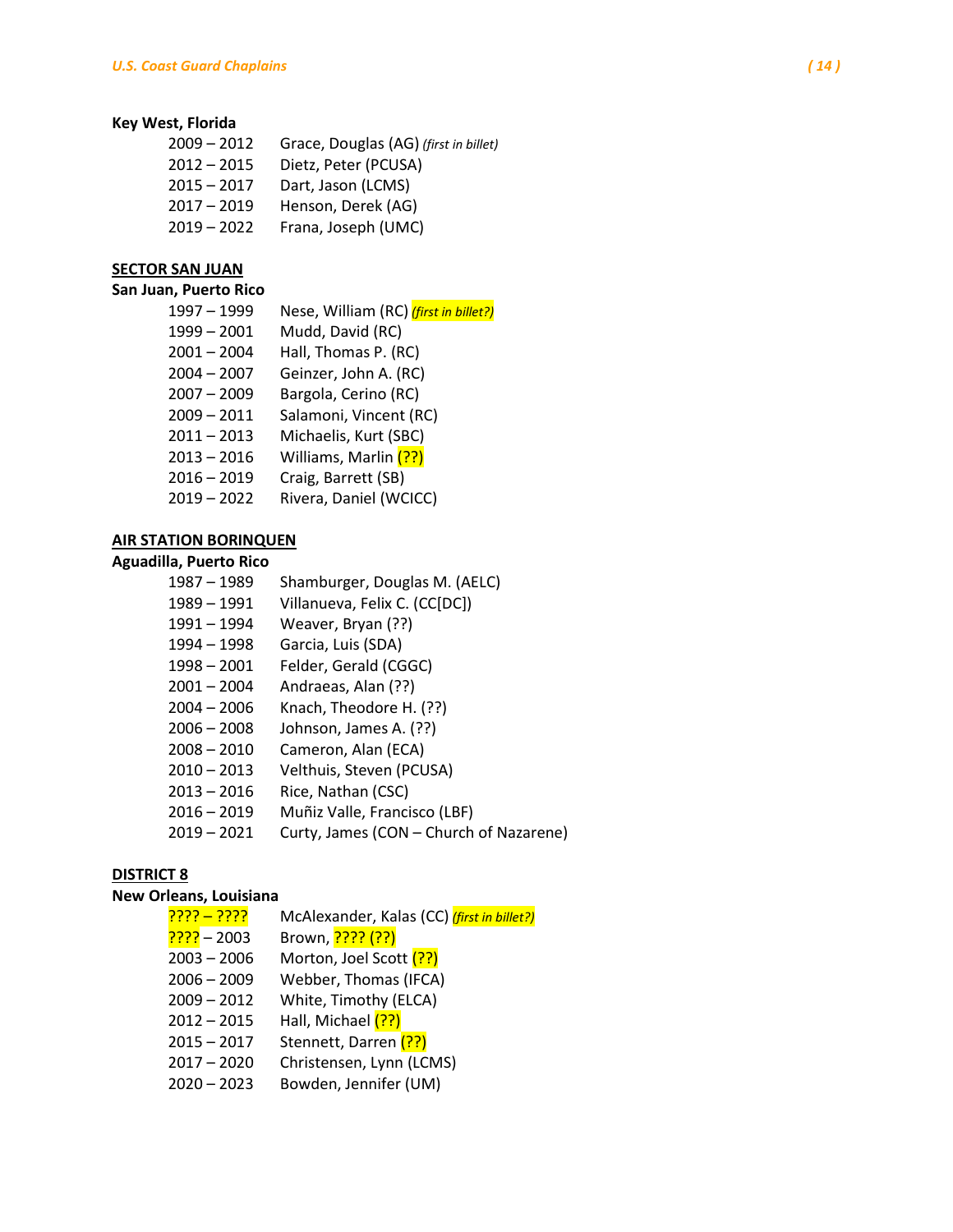# **DISTRICT 8 RESERVE**

#### **New Orleans, Louisiana**

| <u>???? – ????</u>  | Lee, Philip Endel (SBC) (first in billet) |
|---------------------|-------------------------------------------|
| <u>???? – ????</u>  | Landrum, Scott (??)                       |
| <u> ???? – ????</u> | Rutledge, Lee (??)                        |
| <u> ???? – ????</u> | Cox, Sean (EPC)                           |
| <u>????</u>         |                                           |
| 2013 - 2015         | Heatherly, Gary (??)                      |

## **INTREGRATED SUPPORT COMMAND ST. LOUIS/SECTOR UPPER MISSISSIPPI**

### **Saint Louis, Missouri**

| <u> ???? – ????</u> | Lazeriga, Libby (??) (first in billet) |
|---------------------|----------------------------------------|
| <u>???? – ????</u>  | Parker, Dale (??)                      |
| <u>???? – ????</u>  | McLaughlin, Pat (??)                   |
| $2001 - 2004$       | Dorn, Constance (??)                   |
| $2004 - 2007$       | Battle, Eric F. (??)                   |
| $2007 - 2010$       | Ryan, Richard (SBC)                    |
| $2010 - 2013$       | Scott, Stephen (??)                    |
| $2013 - 2016$       | Berteau, Daniel (LCMS)                 |
| $2016 - 2019$       | Miller, Mark (LBF)                     |
| $2019 - 2022$       | Scarlett, Jamal (Anglican)             |
|                     |                                        |

## **SECTOR GALVESTON/SECTOR HOUSTON-GALVESTON**

## **Galveston, Texas**

| 1996 - 1998   | Dufour, Joe (first in billet) |
|---------------|-------------------------------|
| $1998 - 2002$ | Inman, Richard (BGCT)         |
| $2002 - 2005$ | Tews, Mark (LCMS)             |
| $2005 - 2008$ | Primeaux, Joseph (??)         |
| $2008 - 2011$ | Crittendon, Bryan (SBC)       |
| $2011 - 2014$ | Potter, Randall (??)          |
| $2015 - 2018$ | Espinosa, Ken (??)            |
| $2018 - 2021$ | Mayhugh, Benjamin (AGC)       |
|               |                               |

# **AIR STATION MOBILE**

### **Mobile, Alabama**

| <u>???? – ????</u> | (??) (first in billet?)      |
|--------------------|------------------------------|
| <u>קקקק</u>        |                              |
| $1998 - 2001$      | O'Neal, Bob (last in billet) |

# **SECTOR MOBILE**

## **Mobile, Alabama**

| $2001 - 2004$ | Tisdale, Jeffrey C. (BAPC) (first in billet) |
|---------------|----------------------------------------------|
| $2004 - 2005$ | Miller, Kenneth L. (FG)                      |
| $2005 - 2006$ | Lee, Phillip Endel (BAPC)                    |
| $2006 - 2009$ | Cox, Mark D. (SDA)                           |
| $2009 - 2012$ | Johnson, Joseph Daniel (BAPC)                |
| $2012 - 2015$ | McConville, Myron (NAE)                      |
| $2015 - 2018$ | Pahs, David (FMCNA)                          |
|               |                                              |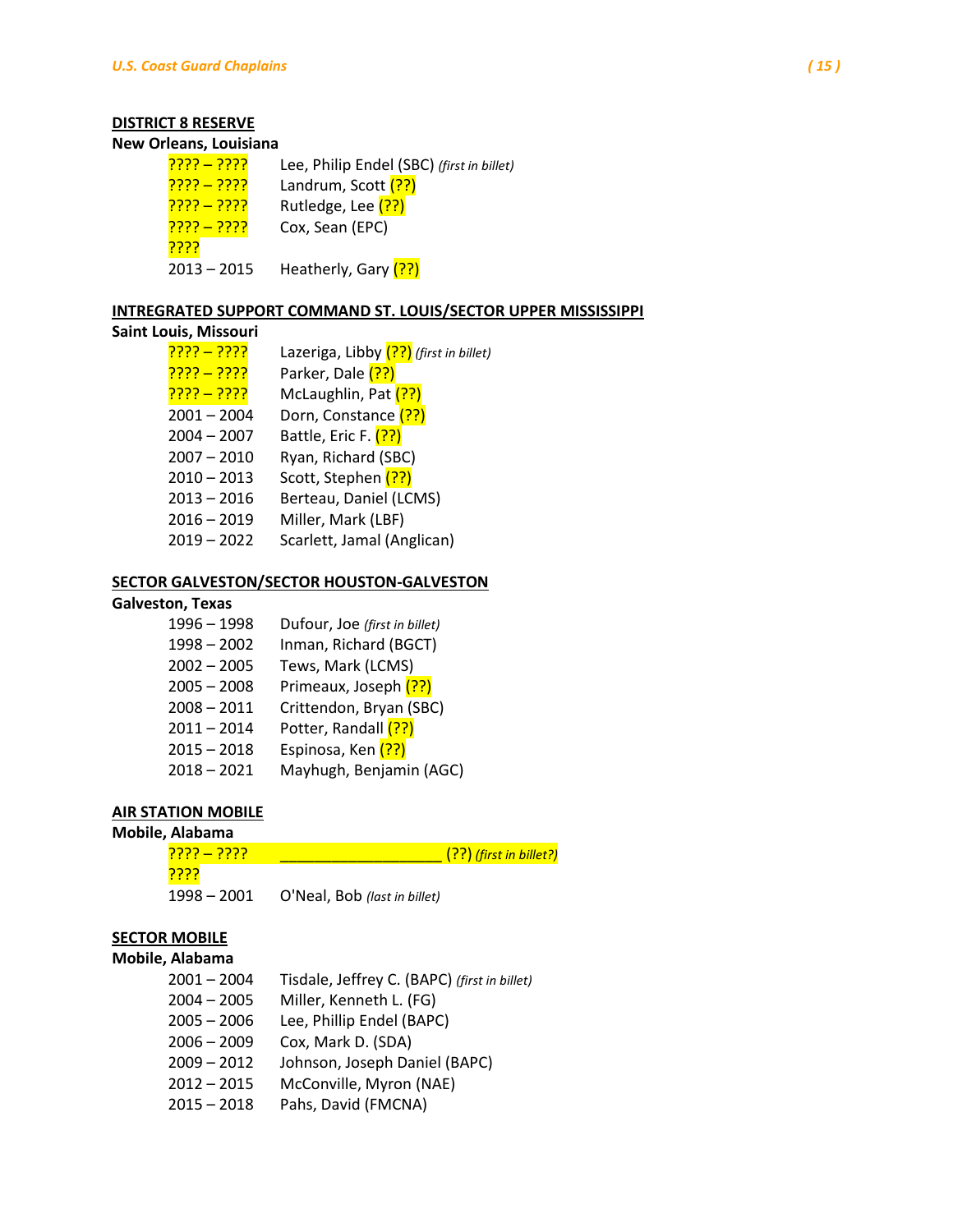– 2021 Beaudet, Mark (ICFG)

## **DISTRICT 9**

## **Cleveland, Ohio**

| 1993 – 1997 | Weeden, Gary P. (CBCH) (first in billet) |
|-------------|------------------------------------------|
| 1997 – 2001 | Ellis, Jim (GARB)                        |
| 2001 – 2004 | Brown, Steven D. (??)                    |
| 2004 – 2007 | Griffin, Herbert L. (UM)                 |
| 2007 – 2010 | Williams, Randy E. (PCA)                 |
| 2010 – 2013 | Plummer, Jeffrey (ELCA)                  |
| 2013 – 2015 | McClellan, Hagan (??)                    |
| 2015 - 2018 | O'Dell, Ronald (SBC)                     |
| 2018 - 2021 | McGrath, Daniel (ACC)                    |
|             |                                          |

# **DISTRICT 9 RESERVE**

# **Cleveland, Ohio**

| <u>???? – ????</u> | Glassmire, David (RC) (first in billet?)      |
|--------------------|-----------------------------------------------|
| <u>???? – ????</u> | Porpiglia, Joseph D. (RC)                     |
| <u>????</u>        |                                               |
| $2012 - 2015$      | Eckert, James (??)                            |
| $2015 - 2018$      | Genzler, Andrew (ELCA)                        |
| $2018 - 2019$      | Green, Deirdre (IBF)                          |
| $2019 -$           | Haber, Geoff (Conservative Jewish Conference) |
|                    |                                               |

# **SECTOR LAKE MICHIGAN**

### **Milwaukee, Wisconsin**

| $1997 - 2000$ | Calhoun, Andrew (??) (first in billet) |
|---------------|----------------------------------------|
| $2000 - 2003$ | Walcott, Tom (CRC)                     |
| $2003 - 2005$ | Christensen, Lynn (LCMS)               |
| $2005 - 2008$ | Sneath, Mike (LCMS)                    |
| $2008 - 2010$ | Rupe, Ryan (LCMS)                      |
| $2010 - 2012$ | Schwab, Marvin (J)                     |
| $2012 - 2015$ | Mitchell, Sunny (??)                   |
| $2015 - 2018$ | Spies, Daniel (ELCA)                   |
| $2018 - 2021$ | Fleming, Glen (Independent Baptist)    |

# **SECTOR DETROIT**

# **Detroit, Michigan**

| $2012 - 2015$ | Arant, Jason (??) (first in billet) |
|---------------|-------------------------------------|
| $2015 - 2018$ | Roach, Joseph (AG)                  |
| $2018 - 2021$ | Dewey, James (SBC)                  |

# **PACIFIC AREA**

# **Alameda, California**

| 1987 - 1989   | Simonelli, Dominick (BBF) (first in billet?) |
|---------------|----------------------------------------------|
| 1989 – 1991   | Wessendorf, Forrest E. (SBC)                 |
| $1991 - 1995$ | Addington, Forrest (CJCLDS)                  |
| 1995          | Garment, Susan (UMC)                         |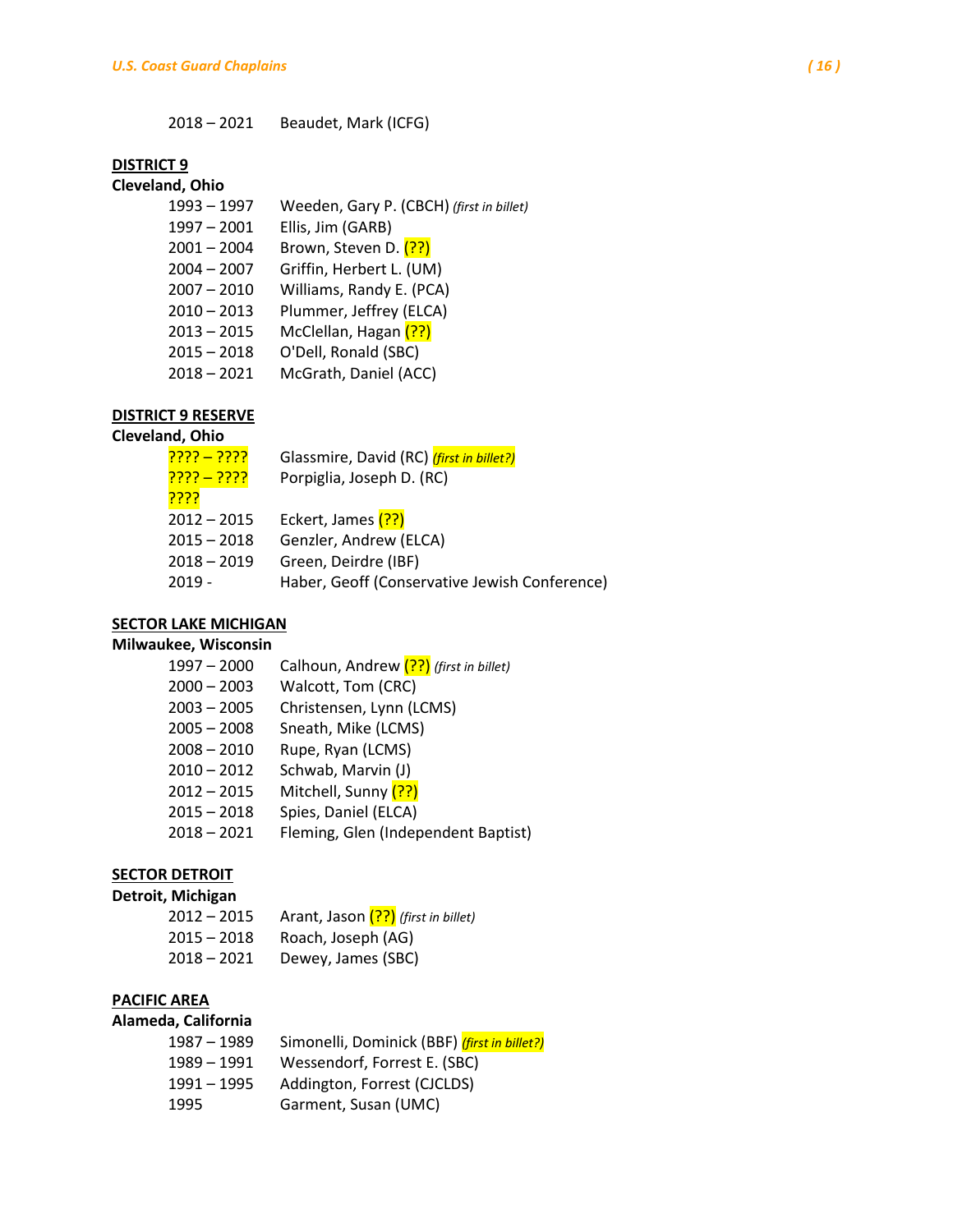| $1995 - 1999$ | Stanfield, Doug (UMC)         |
|---------------|-------------------------------|
| $1999 - 2003$ | Swafford Sr., Ronald L. (PCA) |
| $2003 - 2006$ | Waite, Douglas J. (UMC)       |
| $2006 - 2009$ | Cwiklinski, C. Jerome (ORTH)  |
| $2009 - 2012$ | Smith, Mark (PCUSA)           |
| $2012 - 2015$ | Marshall, Robert (WC)         |
| $2015 - 2017$ | McAlexander, Kalas (CC)       |
| $2016 - 2020$ | Swanson, John (ELCA)          |
|               |                               |

## **PACIFIC AREA RESERVE**

### **Alameda, California**

| $2006 - 2008$                           | Butler, David R. (ELCA)            |
|-----------------------------------------|------------------------------------|
| $2008 - 2010$                           | Gayton, John (RC)                  |
| $2010 - 20$ ?                           | Juckiness, Lyn (PCUSA)             |
| <u>קקקק</u>                             |                                    |
| 20 <mark>??</mark> – 20 <mark>??</mark> | [2013, 2015] Glassmire, David (??) |
| 20 <mark>??</mark> – 20 <mark>??</mark> | [2015] Cox, Sean (??) → DET PAC    |
|                                         | Macgruder, David                   |
|                                         | Jacobson, Jeff                     |
|                                         | Kimball, Brian                     |

# **INTEGRATED SUPPORT COMMAND ALAMEDA**

## **Alameda, California**

| <u> ???? – ????</u> | (first in billet?)                       |
|---------------------|------------------------------------------|
| <u>????</u>         |                                          |
| $2002 - 2003$       | Mendes, George J. (SBC) (last in billet) |

# **DISTRICT 11**

# **Alameda, California**

| $2002 - 2005$ | Mendes, George J. (SBC) (first in billet)  |
|---------------|--------------------------------------------|
| $2005 - 2008$ | Younger, George B. (SBC)                   |
| $2008 - 2011$ | Wesley, Darrell (CME)                      |
| $2011 - 2014$ | Giralmo, Mark (ECA)                        |
| $2014 - 2017$ | Stroud, David (CFGC)                       |
| $2017 - 2020$ | Neider, Erik (LCMS) - non-Command Chaplain |
| $2020 - 2023$ | Harris, Matthew (SBC)                      |
|               |                                            |

# **DISTRICT 11 RESERVE**

### **Alameda, California**

| 2005 – <mark>????</mark> | Sacca, Ray (RC) (first in billet?)      |
|--------------------------|-----------------------------------------|
| $2005 - 2009$            | Pimentel, Jose (RC)                     |
| <mark>????</mark>        |                                         |
| 2011-2014                | Richards, Andrew (Evangelical Covenant) |

## **PACIFIC AREA MARITIME PATROL FORCES**

## **Alameda, California**

| $2014 - 2017$ | Holland, Seanan (UU) (first in billet) |  |
|---------------|----------------------------------------|--|
|---------------|----------------------------------------|--|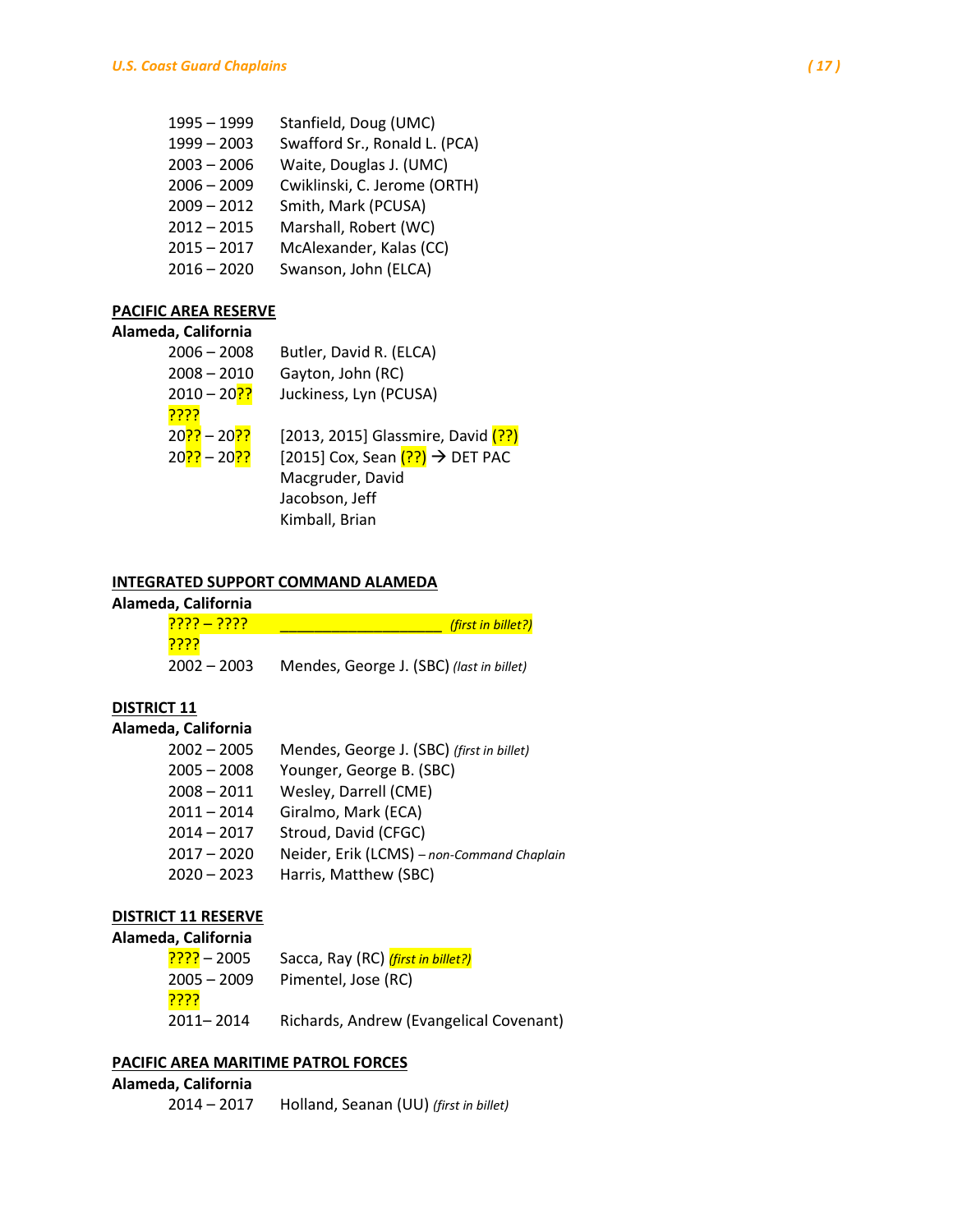| $2017 - 2019$ | Tarr, John (SBC)                                                |
|---------------|-----------------------------------------------------------------|
|               | 2019 – 2022 Del Valle, Joseph (PCG - Pentecostal Church of God) |

#### **SECTOR LOS ANGELES-LONG BEACH / MARITIME PATROL FORCES**

#### **Long Beach, CA**

– 2022 Payne, Jared R. (LDS) *(first in billet)*

## **SECTOR SAN DIEGO**

#### **San Diego, California**

| $2001 - 2005$ | Choi, Sung Hee (??) (first in billet?)      |
|---------------|---------------------------------------------|
| $2005 - 2008$ | Bellar, Patrick A. (Missionary Church)      |
| $2008 - 2011$ | Young, Leroy (ND-C/E)                       |
| $2011 - 2014$ | Owens, Daniel (Baptist)                     |
| $2014 - 2017$ | Parks, Jeffrey (CFGC)                       |
| $2017 - 2020$ | Dipinto, Jason (NAE) - D11 Command Chaplain |
| $2020 - 2023$ | Monroe, Gary (SBC)                          |

# **DISTRICT 12**

### **San Francisco, California**

| 1982 - 1984 | Baldwin, John F. (RC) (first in billet)    |
|-------------|--------------------------------------------|
| 1984 – 1986 | Hightower, Frank E. (SDA)                  |
| 1986 – 1987 | Simonelli, Dominick (BBF) (last in billet) |

#### **DISTRICT 13**

### **Seattle, Washington**

| 1984 - 1986   | Tillman, Virgil J. (SBC) <i>(first in billet?)</i> |  |
|---------------|----------------------------------------------------|--|
| 1986 - 1989   | MacDicken, Gerald K. (ECCA)                        |  |
| 1989 - 1992   | Schumann, Paul A. (CHCCC)                          |  |
| $1992 - 1995$ | 55                                                 |  |
| $1995 - 1998$ | <u>??</u>                                          |  |
| 1998 - 2001   | <u>??</u>                                          |  |
| $2001 - 2004$ | Carroll, Edwin M. (NB)                             |  |
| $2004 - 2007$ | Swanson, John A. (ELCA)                            |  |
| $2007 - 2009$ | Finch, Bryan K. (SBC)                              |  |
| $2009 - 2012$ | Lenz, Alan W. (BCC)                                |  |
| $2012 - 2015$ | Greenwalt, Michael (??)                            |  |
| $2016 - 2019$ | Stewart, William (??)                              |  |
| $2019 - 2023$ | Velthuis, Steven (PCUSA)                           |  |
|               |                                                    |  |

### **DISTRICT 13 RESERVE**

## **Seattle, Washington**

| <u>???? – ????</u>                      | Banke, Brian (LCMS) <i>(first in billet?)</i> |
|-----------------------------------------|-----------------------------------------------|
| <u>????</u>                             |                                               |
| 20 <mark>??</mark> – 20 <mark>??</mark> | [2015] Costello, Sean $(?)$                   |

### **GROUP ASTORIA/SECTOR COLUMBIA RIVER**

# **Astoria, Oregon**

| ???? – ????<br>. | Radetski, Scott |
|------------------|-----------------|
|------------------|-----------------|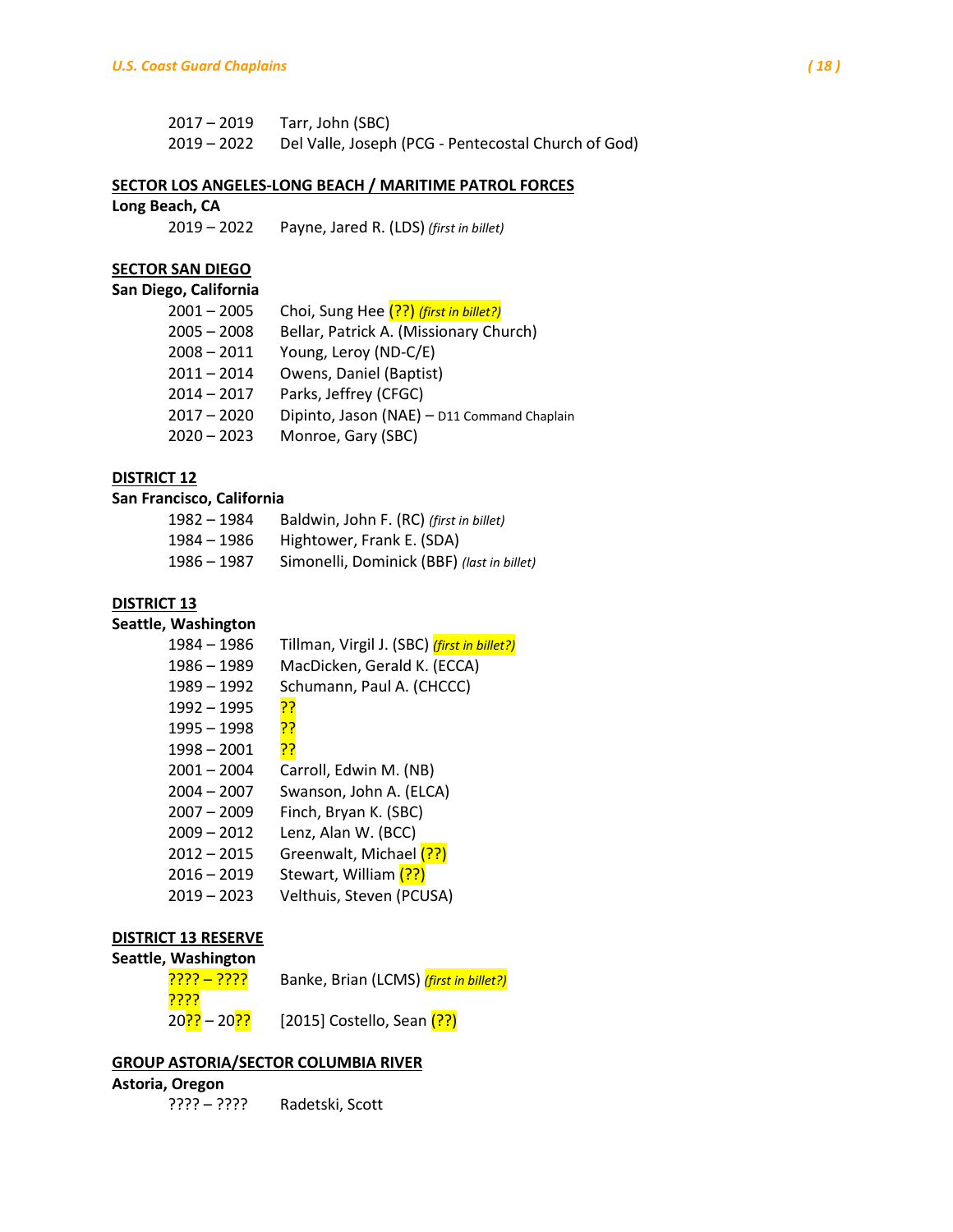- 2006 Brown, Michael D. (SBC) *(first in billet?)* – 2009 Barstow, Stephen R. (CN) – 2012 Mills, Steven (CN) 2012 – 2015 Hazlett, Gregory (??) 2015 – 2018 Stallings, Anthony (??)
- 2021 Um, Junsumb (PCA)

# **DISTRICT 14**

# **Honolulu, Hawaii**

| 1980 - 1983   | Schall, Robert C. (UMC) (first in billet) |
|---------------|-------------------------------------------|
| 1983 - 1986   | Moore, Richard K. (UCC)                   |
| 1986 - 1989   | Morgan, Samuel F. (CGIC)                  |
| $1989 - 1990$ | Barker, Herbert J. (UMC)                  |
| 1991 - 1994   | Wojenski, Rick T. (IFCA)                  |
| 1994 - 1997   | Puttler, James D. (LCMS)                  |
| $1997 - 2000$ | Phillips Jr., Travis M. (UMC)             |
| $2000 - 2003$ | McKay, Daniel E. (SBC)                    |
| $2003 - 2006$ | Malana, Judy T. (AGIF)                    |
| $2006 - 2009$ | Vergara, Vernon V. (UMC)                  |
| $2009 - 2012$ | Barnes, Carl (PAW)                        |
| $2012 - 2016$ | Haley, Brian (CN)                         |
| $2016 - 2019$ | Pena, Alfred (PCUSA)                      |
| $2019 - 2022$ | Chapman, Stephen (SBC)                    |
|               |                                           |

# **DISTRICT 17**

## **Juneau, Alaska**

| $1995 - 1998$ | Cwiklinski, C. Jerome (ORTH) (first in billet) |
|---------------|------------------------------------------------|
| $1998 - 2001$ | Koczak, Mark (ORTH)                            |
| $2001 - 2004$ | Tubley, David (PCA)                            |
| $2004 - 2007$ | Souders, Steve (UMC)                           |
| $2007 - 2010$ | Orren, Steve "Todd" (PCA)                      |
| $2010 - 2013$ | Wozniak, Eugene (OCA)                          |
| $2013 - 2016$ | Rivers, Ray (BGCTC)                            |
| $2016 - 2019$ | Alexander, David (ORTH)                        |
| $2019 - 2022$ | Shields, Scott (LCMS)                          |
|               |                                                |

## **DISTRICT 17 RESERVE**

### **Juneau, Alaska**

| <u>???? – ????</u>                      | Cricchio, Santo (RC) (first in billet?)               |
|-----------------------------------------|-------------------------------------------------------|
| <u>????</u>                             |                                                       |
| 20 <mark>??</mark> – 20 <mark>??</mark> | [2013, 2015] Loney, Timothy $(?)$                     |
| 2017 – 2019                             | Wilson, Hank (Associate Reformed Presbyterian Church) |
| 2019 – 2021                             | Haber, Geoffrey (Jewish Orthodox)                     |
|                                         |                                                       |

## **BASE SUPPORT UNIT KODIAK**

## **Kodiak, Alaska**

| 1972        | Power, Bashford S. (UMC) (First in billet) |
|-------------|--------------------------------------------|
| 1972 – 1973 | Macho, George S. (RC) (First in billet)    |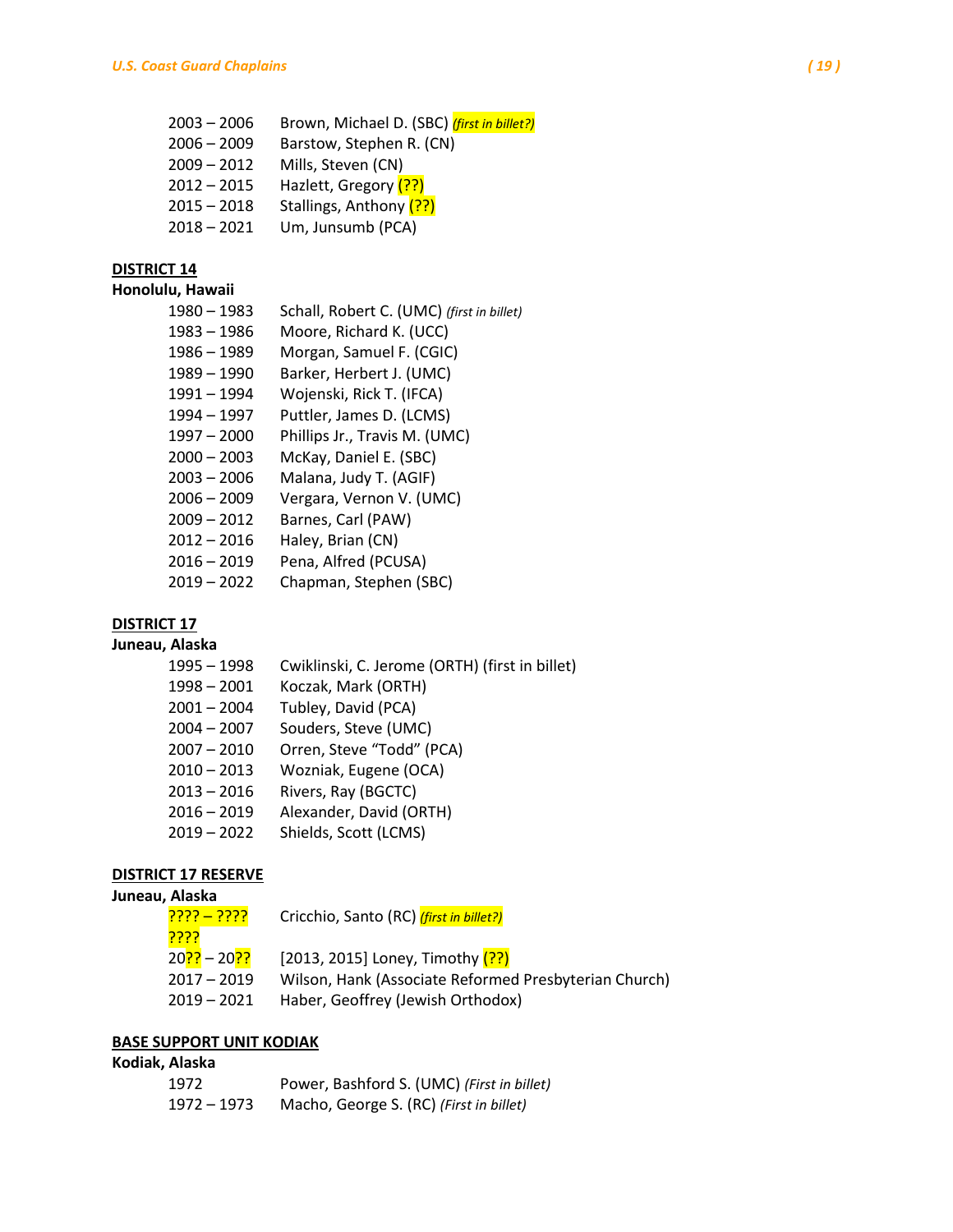| 1972 - 1975   | McCarthy, Ronald W. (AGC)   |
|---------------|-----------------------------|
| 1973 - 1974   | Pilarski, Peter R. (RC)     |
| 1974          | Farrow, James C. (RC)       |
| 1974          | Bianchino, Francis S. (RC)  |
| 1974 - 1975   | Filmyer, Bernard C. (RC)    |
| 1975 - 1977   | Egan, John J. (RC)          |
| $1975 - 1977$ | Shirey, Larry N. (SBC)      |
| 1977 - 1978   | Erpelding, Edward K. (RC)   |
| 1977 - 1979   | Flick, Richard H. (UMC)     |
| 1978 - 1979   | Daigle, Robert E. (RC)      |
| 1979 - 1980   | Waite, Patrick J. (RC)      |
| 1979 - 1981   | Cook, Elmer D. (FMCNA)      |
| 1980 - 1981   | McCloskey, Joseph W. (RC)   |
| $1981 - 1982$ | Naylor, Ronald J. (RC)      |
| 1981 – 1983   | Gates, Edwin A. (SBC)       |
| 1982 - 1983   | Powers, Richard M. (RC)     |
| 1983 - 1985   | Seekamp, Walter J. (RC)     |
| 1983 - 1986   | Cooper, George D. (CRCNA)   |
| 1985 - 1986   | Iasiello, Louis V. (RC)     |
| 1986 - 1988   | Nordhaus, Jeffrey J. (RC)   |
| 1986 - 1988   | Wright, Henry D. (SBC)      |
| 1988 - 1990   | Shafer, David W. (PCUSA)    |
| 1988 - 1991   | Mulkerin, Terrence J. (RC)  |
| 1990 - 1992   | Craig, Michael R. (PCA)     |
| 1991 - 1993   | Rodes, Ken (RC)             |
| 1992 - 1994   | Andraes, Alan L. (AGIF)     |
| 1994 - 1995   | Hickman, Steve (RC)         |
| 1994 - 1996   | Hall, Steven (UMC)          |
| 1996 - 1999   | Johansson, Dean (CLB)       |
| 1996 - 1999   | Parisi, Michael (RC)        |
| $1999 - 2002$ | White, Tim (LC)             |
| $1999 - 2001$ | Brown, Benedict (RC)        |
| $2001 - 2003$ | Garvey, Michael (RC)        |
| $2002 - 2005$ | Williams, Michael (SBC)     |
| $2003 - 2005$ | Hicks, Steven (RC)          |
| $2005 - 2007$ | Hellwig, Lee (RC)           |
| $2005 - 2008$ | Alexander, David (EC)       |
| $2008 - 2010$ | Fullerton, Daniel (RC)      |
| $2008 - 2011$ | Stamper, Carl (LBF)         |
| $2010 - 2013$ | Monahan, John (RC)(Last RC) |
| $2011 - 2014$ | Bradley, David (SBC)        |
| $2014 - 2017$ | Wesson, Aaron (AGC)         |
| $2017 - 2021$ | Asbury, Brenton (IBAP)      |

# **SECTOR ANCHORAGE Anchorage, Alaska**

| ???? – ????   | ???? (first in billet) |
|---------------|------------------------|
| $2014 - 2017$ | Bristol, Richard (SBC) |